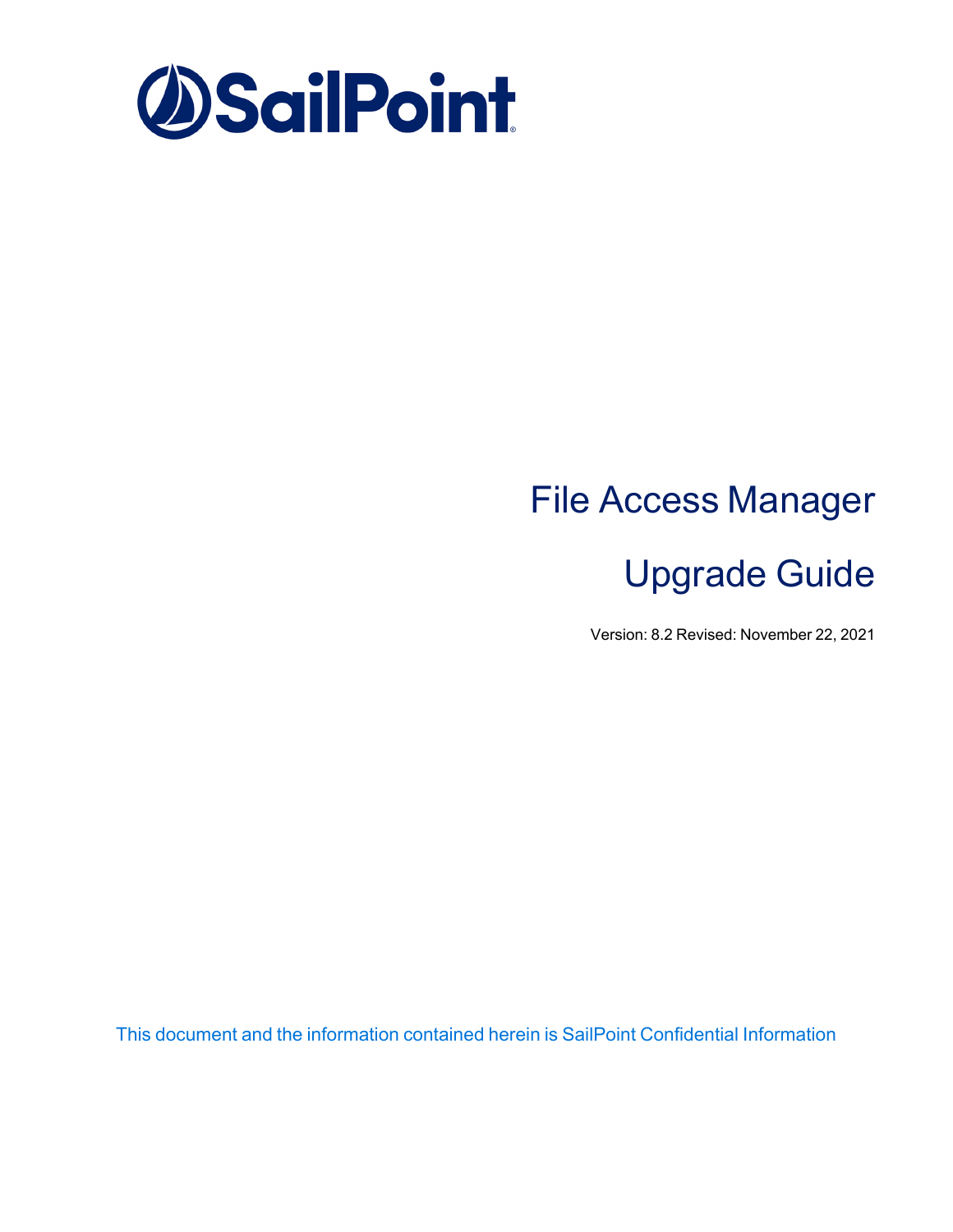#### **Copyright and Trademark Notices.**

Copyright © 2021 SailPoint Technologies, Inc. All Rights Reserved.

All logos, text, content, including underlying HTML code, designs, and graphics used and/or depicted on these written materials or in this Internet website are protected under United States and international copyright and trademark laws and treaties, and may not be used or reproduced without the prior express written permission of SailPoint Technologies, Inc.

"SailPoint," "SailPoint & Design," "SailPoint Technologies & Design," "Identity Cube," "Identity IQ," "IdentityAI," "IdentityNow," "SailPoint Predictive Identity" and "SecurityIQ" are registered trademarks of SailPoint Technologies, Inc. None of the foregoing marks may be used without the prior express written permission of SailPoint Technologies, Inc. All other trademarks shown herein are owned by the respective companies or persons indicated.

SailPoint Technologies, Inc. makes no warranty of any kind with regard to this manual or the information included therein, including, but not limited to, the implied warranties of merchantability and fitness for a particular purpose. SailPoint Technologies shall not be liable for errors contained herein or direct, indirect, special, incidental or consequential damages in connection with the furnishing, performance, or use of this material.

#### Patents Notice. <https://www.sailpoint.com/patents>

Restricted Rights Legend. All rights are reserved. No part of this document may be published, distributed, reproduced, publicly displayed, used to create derivative works, or translated to another language, without the prior written consent of SailPoint Technologies. The information contained in this document is subject to change without notice.

Use, duplication or disclosure by the U.S. Government is subject to restrictions as set forth in subparagraph (c) (1) (ii) of the Rights in Technical Data and Computer Software clause at DFARS 252.227-7013 for DOD agencies, and subparagraphs (c)(1) and (c)(2) of the Commercial Computer Software Restricted Rights clause at FAR 52.227-19 for other agencies.

Regulatory/Export Compliance. The export and re-export of this software is controlled for export purposes by the U.S. Government. By accepting this software and/or documentation, licensee agrees to comply with all U.S. and foreign export laws and regulations as they relate to software and related documentation. Licensee will not export or re-export outside the United States software or documentation, whether directly or indirectly, to any Prohibited Party and will not cause, approve or otherwise intentionally facilitate others in so doing. A Prohibited Party includes: a party in a U.S. embargoed country or country the United States has named as a supporter of international terrorism; a party involved in proliferation; a party identified by the U.S. Government as a Denied Party; a party named on the U.S. Department of Commerce's Entity List in Supplement No. 4 to 15 C.F.R. § 744; a party prohibited from participation in export or reexport transactions by a U.S. Government General Order; a party listed by the U.S. Government's Office of Foreign Assets Control as ineligible to participate in transactions subject to U.S. jurisdiction; or any party that licensee knows or has reason to know has violated or plans to violate U.S. or foreign export laws or regulations. Licensee shall ensure that each of its software users complies with U.S. and foreign export laws and regulations as they relate to software and related documentation.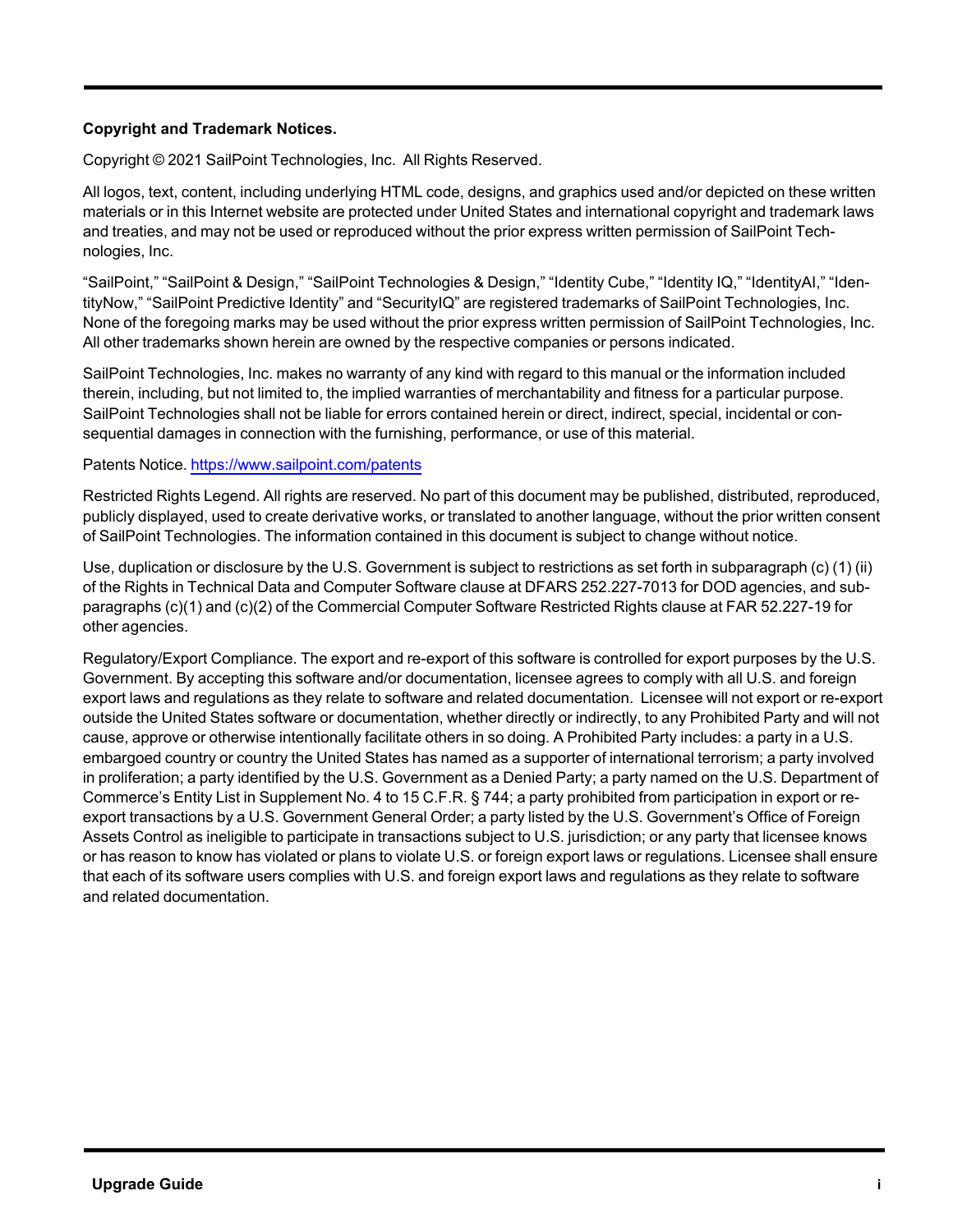## <span id="page-2-0"></span>**Contents**

| Endpoint Support Information measurement control to the control of the control of the control of the control of |  |
|-----------------------------------------------------------------------------------------------------------------|--|
|                                                                                                                 |  |
|                                                                                                                 |  |
|                                                                                                                 |  |
|                                                                                                                 |  |
|                                                                                                                 |  |
|                                                                                                                 |  |
|                                                                                                                 |  |
|                                                                                                                 |  |
|                                                                                                                 |  |
|                                                                                                                 |  |
|                                                                                                                 |  |
|                                                                                                                 |  |
| Upgrading the File Access Manager Server Installer manufactured and the manufactured of 15                      |  |
| Upgrading File Access Manager Client manufactured and the control of the Upgrading File Access Manager Client   |  |
|                                                                                                                 |  |
|                                                                                                                 |  |
|                                                                                                                 |  |
|                                                                                                                 |  |
|                                                                                                                 |  |
|                                                                                                                 |  |
|                                                                                                                 |  |
|                                                                                                                 |  |
|                                                                                                                 |  |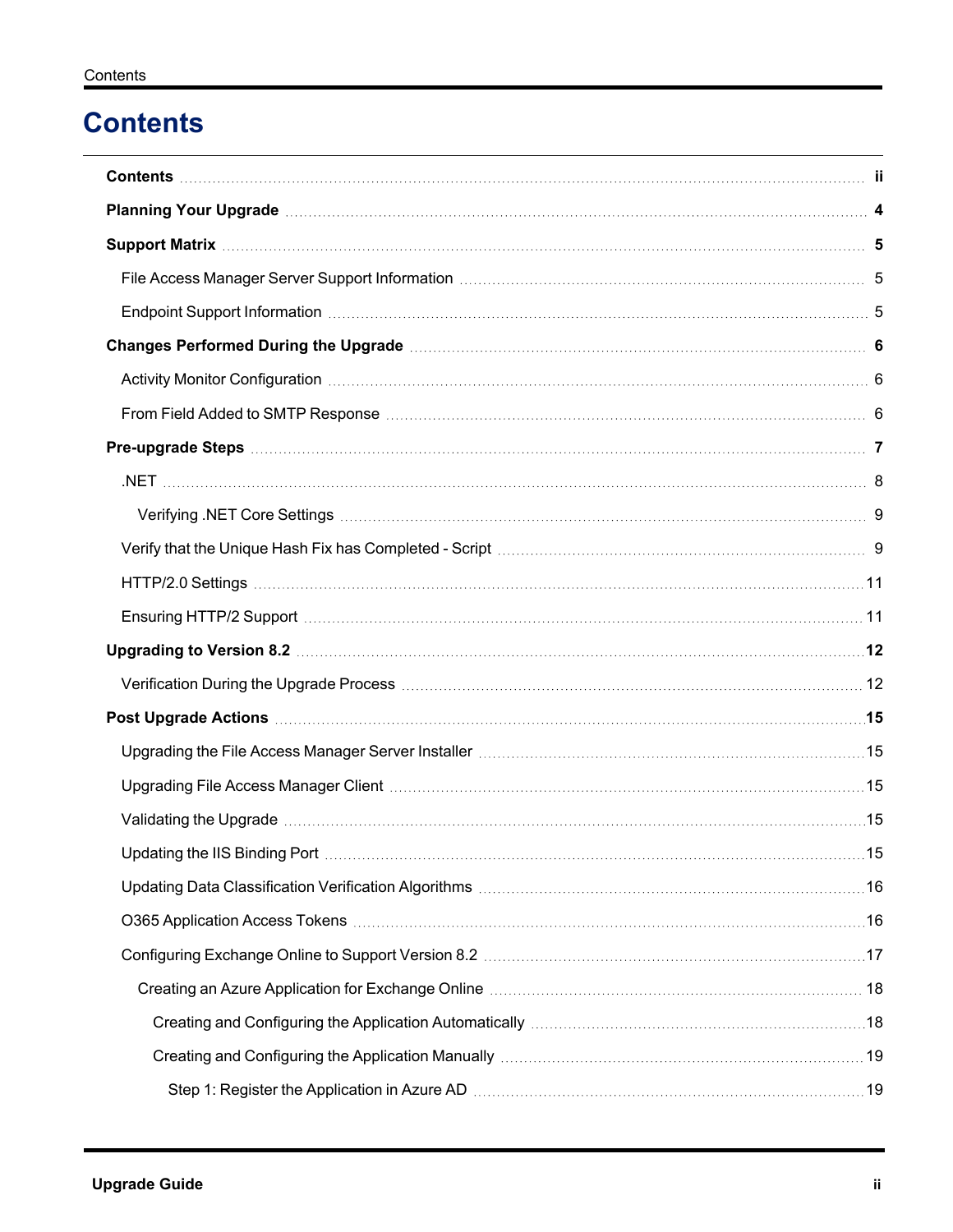| 21. Step 4: Attach the Certificate to the Azure AD Application measurement contains the control of the Certificate |     |
|--------------------------------------------------------------------------------------------------------------------|-----|
|                                                                                                                    |     |
|                                                                                                                    |     |
| Watchdog Failed During the Upgrade measurement contains and a factor of the Upgrade measurement and the Upgrad     |     |
|                                                                                                                    |     |
|                                                                                                                    | .22 |
|                                                                                                                    |     |
| Suspended due to Database Upgrade Error manufacture and the control of the control of 24                           |     |
|                                                                                                                    |     |
|                                                                                                                    | .26 |
|                                                                                                                    | 27  |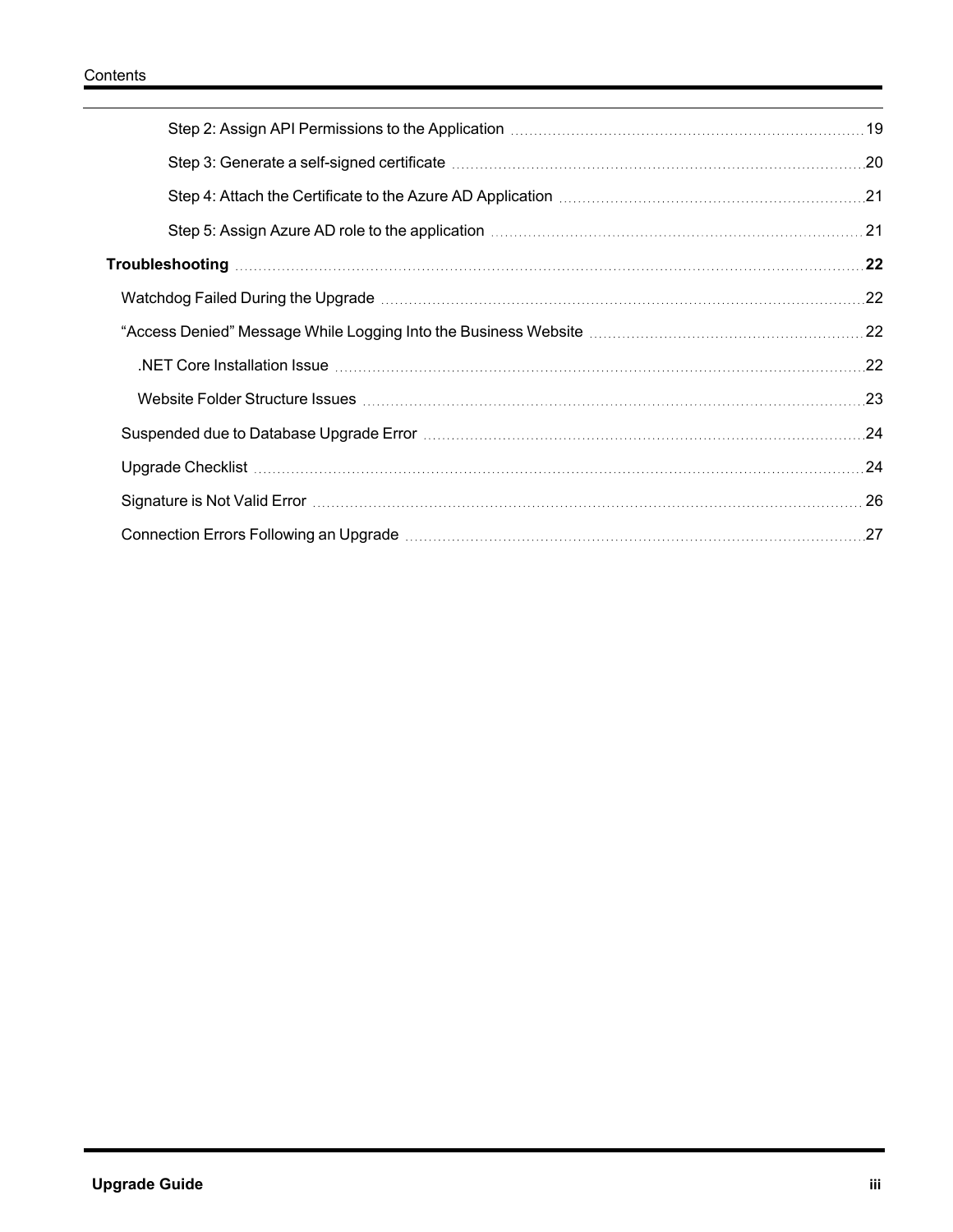## <span id="page-4-0"></span>**Planning Your Upgrade**

#### *Upgrade Path*

File Access Manager version 8.2 can be upgraded from version 8.1sp3 and above Only.

For earlier versions of File Access Manager, or SecurityIQ, first upgrade to File Access Manager 8.1 and then install service pack 3 before starting the 8.2 upgrade process.

Please read this upgrade guide in its entirety before starting the upgrade process.

#### *Version Numbers*

The version number is displayed on the bottom right corner of the File Access Manager Administrative Client screen.

If the version number is not displayed in the Administrative Client, refer to the SecurityIQ 5.1 Upgrade guide to upgrade from an older version.

#### *Exchange Online Note to Support OAuth 2.0 Authentication*

If you have an Exchange Online application, you'll have to configure the application, as described in section [Con](#page-17-0)figuring [Exchange](#page-17-0) Online to Support Version 8.2.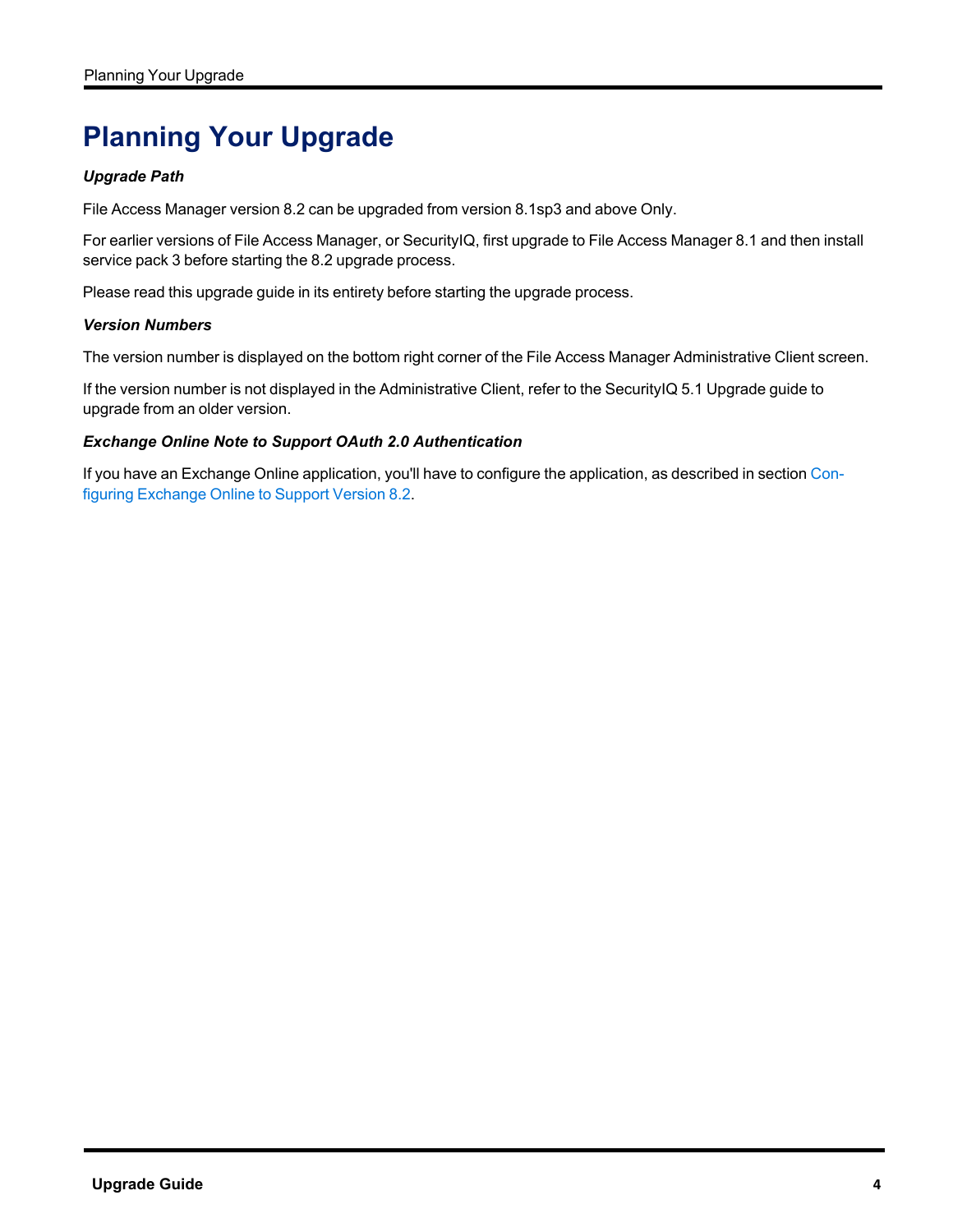## <span id="page-5-1"></span><span id="page-5-0"></span>**Support Matrix**

## **File Access Manager Server Support Information**

| <b>System</b>                    | <b>Supported Versions</b>                      |
|----------------------------------|------------------------------------------------|
| File Access Man-<br>ager Servers | Windows 2012R2 / 2016 / 2019                   |
| Workstation                      | Windows 7 and above                            |
| <b>Browser</b>                   | IE11, Edge, Safari, Chrome, Firefox            |
| Database                         | MS SQL Server 2012 / 2014 / 2016 / 2017 / 2019 |

## <span id="page-5-2"></span>**Endpoint Support Information**

See the File Access Manager [Connectors](https://community.sailpoint.com/t5/Documents/IdentityIQ-File-Access-Manager-8-1-Connectors-Support/ta-p/160829) support document in Compass.

Each connector has a separate Installation guide, with more information on supported versions and prerequisites.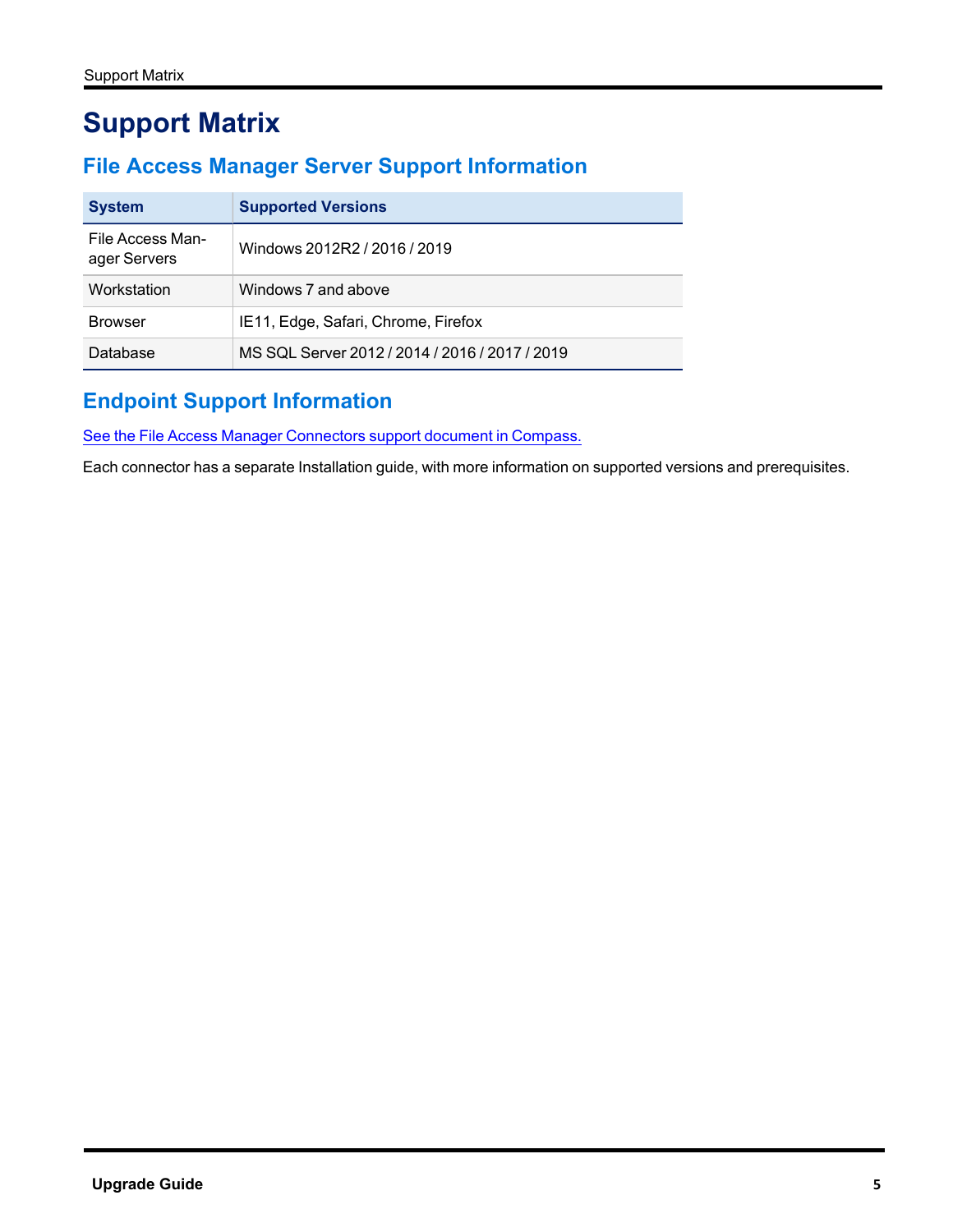## <span id="page-6-0"></span>**Changes Performed During the Upgrade**

<span id="page-6-1"></span>Some of the changes included in this upgrade require changes to settings and the database.

## **Activity Monitor Configuration**

When an activity from an unknown resource is detected, there is no longer the option to discard the activity ( "No auto learning mode" )

During the upgrade process, activity monitors that had this setting will be set to Store the Activity (Full learning mode)

When upgrading, a change in behavior will occur on the Permission Forensics page. Any filters previously created with **business resource name** or **business resource full path** will have the operator and value deleted during the upgrade. These filters have to be rewritten after the upgrade with one of the valid values.

## <span id="page-6-2"></span>**From Field Added to SMTP Response**

The upgrade process will take the report response From field as the unified email From value. This value can be set in the SMTP Account Configuration screen.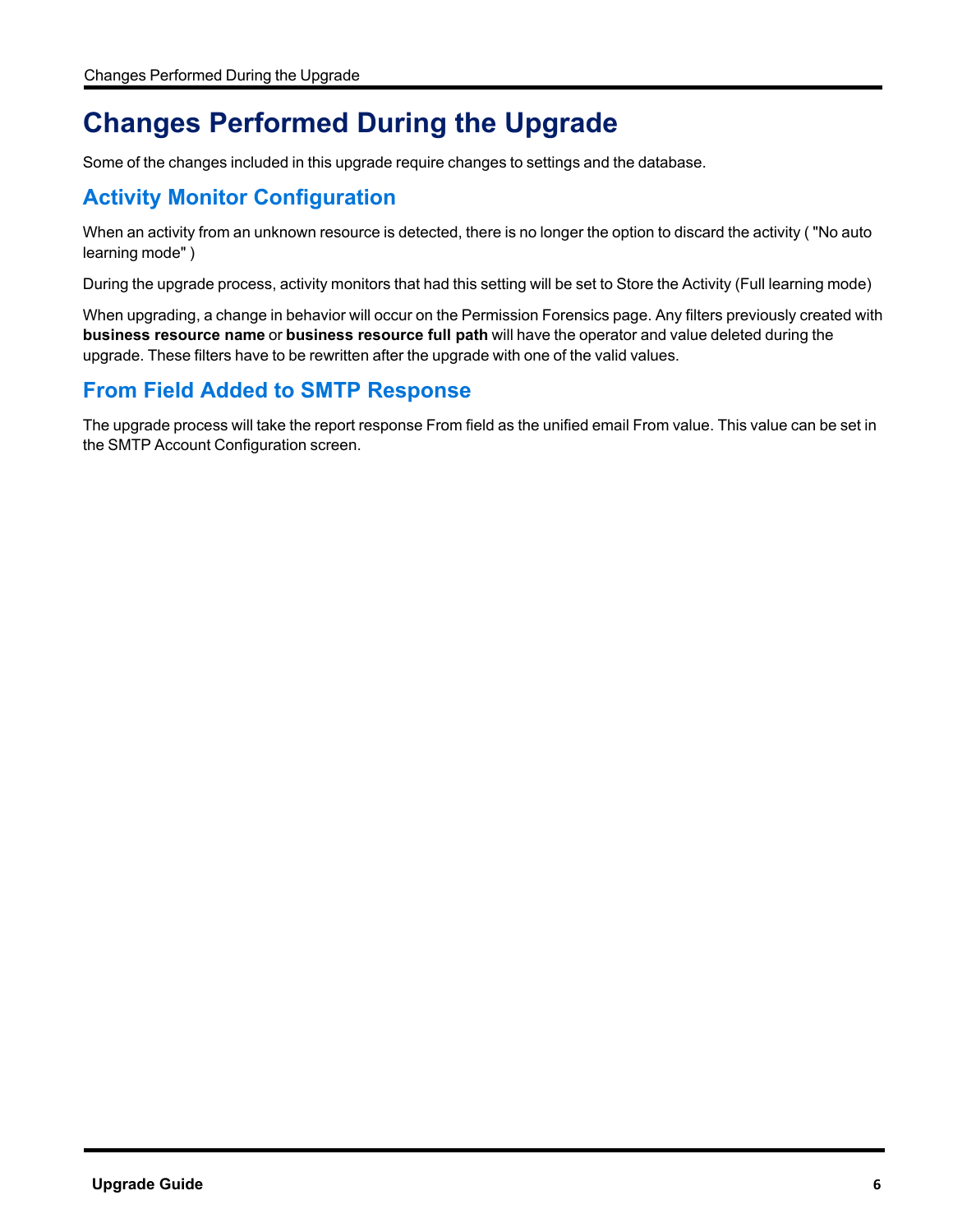## <span id="page-7-0"></span>**Pre-upgrade Steps**

Please read these steps carefully when planing the upgrade. Some of these tasks , such as the hash recalculation task might take a long time to run.

Before the upgrade, perform the following steps:

1. Back up the database.

#### 2. **Remove deprecated connectors**

The following connectors were deprecate in version 8.2. If you have applications using these versions, uninstall the activity monitors:

a. Windows File Server (Agent) 2008/2012

Windows File Server 2012R2 is still supported.

- b. Exchange 2010
- c. SharePoint 2010
- 3. Make sure you ran the Isilon Unique Hash Revert Fix For 8.1 SP3.

These scripts make backend changes which will restart the recalculation of the hashes in preparation for the upgrade.

This is a fix that should be run on v8.1 SP3. The fix is described in Compass [here](https://community.sailpoint.com/t5/File-Access-Manager-Blog/Prerequisite-Scripts-in-Preparation-for-8-2-Encouraged-to-Run/ba-p/189470)

[https://community.sailpoint.com/t5/File-Access-Manager-Blog/Prerequisite-Scripts-in-Preparation-for-8-2-](https://community.sailpoint.com/t5/File-Access-Manager-Blog/Prerequisite-Scripts-in-Preparation-for-8-2-Encouraged-to-Run/ba-p/189470) [Encouraged-to-Run/ba-p/189470](https://community.sailpoint.com/t5/File-Access-Manager-Blog/Prerequisite-Scripts-in-Preparation-for-8-2-Encouraged-to-Run/ba-p/189470)

This process takes a long time to complete, depending on the database size. Make sure to take this into consideration when planning the upgrade.

To verify that the process has completed, you can run the script below on the database (Copy from [Verify](#page-9-1) that the Unique Hash Fix has [Completed](#page-9-1) - Script) and check the results.

#### **When Upgrading from Versions Before 8.1**

#### *Data Remediation Rules*

Before upgrading to version 8.1, verify that you don't have any data remediation rules with more than one action.

Rules that contain more than one action will be deleted by the upgrade process.

#### *Regex Matching is Now Case Sensitive in Data Classification*

Starting from version 8.1 regex matching in the data classification module will be case sensitive by default. To make a regex ignore case, use the prefix "(?!)"

For example: "home" will find "home", but ignore "Home" The regex "(?!)home" will find "Home", "HOME" and "HoMe"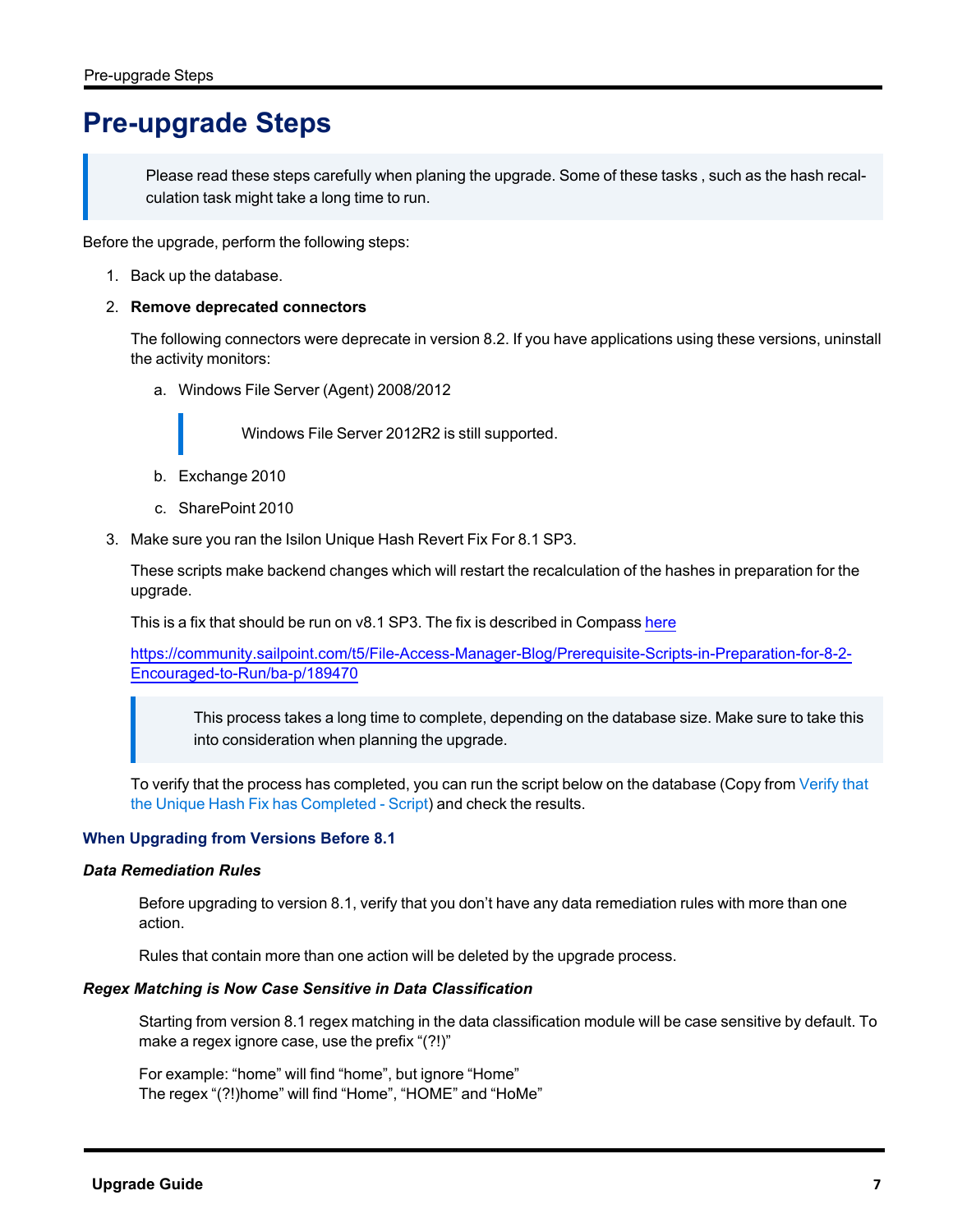#### *Classify Behavioral Rules Tasks*

As part of the upgrade to V8.1, any existing scheduled Classify Behavioral tasks are removed.

There is a single, system generated scheduled classify behavioral rules task, that covers all applications. This task is created disabled.

### <span id="page-8-0"></span>**.NET**

File Access Manager requires the latest ASP.NET Core 3.1.x Hosting Bundle. This bundle consists of .NET Runtime and ASP .NET Core Runtime.

You can download the latest 3.1.x Hosting Bundle version from [here](https://dotnet.microsoft.com/download/dotnet/3.1)

| Microsoft .NET About Learn Architecture Docs Downloads Community |  |  |  | LIVE TV                |  |
|------------------------------------------------------------------|--|--|--|------------------------|--|
|                                                                  |  |  |  | Download .NET Core 3.1 |  |

| <b>Release information</b>                                                             |                                                                                                                                                                                                                                                                                                                                                                                                  | Build apps - SDK $\odot$ |                 |           | Run apps - Runtime $\odot$                                                                                                                                                                                                                            |                           |  |
|----------------------------------------------------------------------------------------|--------------------------------------------------------------------------------------------------------------------------------------------------------------------------------------------------------------------------------------------------------------------------------------------------------------------------------------------------------------------------------------------------|--------------------------|-----------------|-----------|-------------------------------------------------------------------------------------------------------------------------------------------------------------------------------------------------------------------------------------------------------|---------------------------|--|
| v3.1.16<br>Security patch $\odot$<br>Release notes<br><b>Released</b><br>June 08, 2021 | 10 This release contains multiple SDKs. If you're using Visual Studio, look<br>for the SDK that supports the version you're using. If you're not using<br>Visual Studio, install the first SDK listed.<br><b>SDK 3.1.410</b><br><b>Visual Studio support</b><br>Visual Studio 2019 (v16.7)<br>Visual Studio 2019 for Mac (v8.10)<br><b>Included</b> in<br>Visual Studio 16.4.23, 16.7.16, 16.9.7 |                          |                 |           | <b>ASPNET Core Runtime 3.1.16</b><br>The ASP.NET Core Runtime enables you to run ex<br>applications. On Windows, we recommend insta<br>which includes the .NET Runtime and IIS suppe<br>IIS runtime support (ASP.NET Core Module v2)<br>13.1.21133.16 |                           |  |
|                                                                                        |                                                                                                                                                                                                                                                                                                                                                                                                  |                          |                 |           |                                                                                                                                                                                                                                                       |                           |  |
|                                                                                        |                                                                                                                                                                                                                                                                                                                                                                                                  |                          |                 | <b>OS</b> | <b>Installers</b>                                                                                                                                                                                                                                     | <b>Binaries</b>           |  |
|                                                                                        |                                                                                                                                                                                                                                                                                                                                                                                                  |                          |                 | Linux     | Package manager<br>instructions                                                                                                                                                                                                                       | Arm32   Arn<br>x64 Alpine |  |
|                                                                                        | Included runtimes                                                                                                                                                                                                                                                                                                                                                                                |                          |                 |           |                                                                                                                                                                                                                                                       | x64                       |  |
|                                                                                        | .NET Runtime 3.1.16<br>ASP.NET Core Runtime 3.1.16<br>.NET Desktop Runtime 3.1.16                                                                                                                                                                                                                                                                                                                |                          |                 |           | Windows   Hosting Bundle   x64  <br>x86                                                                                                                                                                                                               | Arm32   x64               |  |
|                                                                                        |                                                                                                                                                                                                                                                                                                                                                                                                  | Language support         |                 |           | .NET Desktop Runtime 3.1.16                                                                                                                                                                                                                           |                           |  |
|                                                                                        | C#8.0<br>F# 4.7<br>Visual Basic 15.9                                                                                                                                                                                                                                                                                                                                                             |                          |                 |           | The .NET Desktop Runtime enables you to run exi<br>applications. This release includes the .NET Run<br>install it separately.                                                                                                                         |                           |  |
|                                                                                        | <b>OS</b>                                                                                                                                                                                                                                                                                                                                                                                        | <b>Installers</b>        | <b>Binaries</b> | <b>OS</b> | Installers                                                                                                                                                                                                                                            |                           |  |

Without completing this step, the upgrade will fail.

- a. All servers hosting File Access Manager services, including all Activity Monitors must, have .NET Core 3.1.x installed as a prerequisite for the upgrade.
- b. The administrative client computer must contain .NET Framework 4.7.2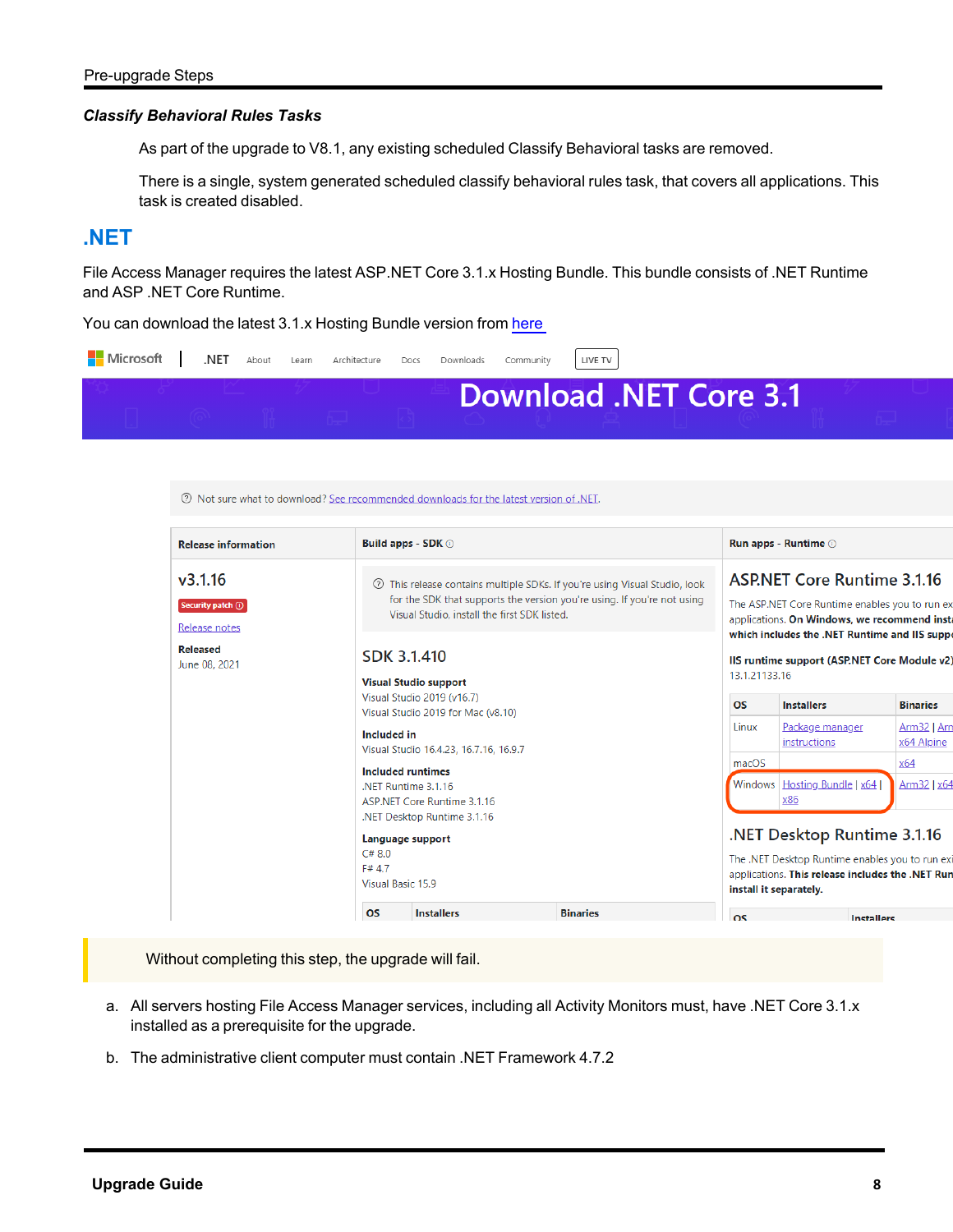c. The User Interface service server must contain .NET Framework 4.7.2

.NET Core and .NET Framework 4.7.2 can be installed on the same server

#### <span id="page-9-0"></span>**Verifying .NET Core Settings**

Complete the following steps to verify the version of .NET Core:

- 1. Open a CMD window.
- 2. Execute the following command:
	- a. dotnet --list-runtimes

The output should consist of at least these two:

- Microsoft.AspNetCore.App 3.1.x
- Microsoft.NETCore.App 3.1.x

<span id="page-9-1"></span>If the command did not execute or the two runtimes mentioned above are not in the output list, reinstall or repair the hosting bundle.

### **Verify that the Unique Hash Fix has Completed - Script**

Copy the script to your File Access Manager database, and run it.

The results can be one of the following:

#### *Failure messages*

Please make sure you are running File Access Manager version 8.1 with Service Pack 3 or newer.

Please make sure you have deployed E-Fix SIQETN-2945 - ''Isilon Unique Hash Revert Fix For 8.1 SP3

There are still @num\_of\_brs\_to\_calculate resources left to calculate. Please run the "New Unique Path Hash Calculation'' task, wait for it to complete and then try again.

#### *Success messages*

SUCCESS – The "New Unique Path Hash Calculation" task only has @num\_of\_brs\_to\_calculate resources left to calculate, which is lower than the failure threshold. (The upgrade will auto complete these on upgrade)

SUCCESS – The ''New Unique Path Hash Calculation'' task has completed successfully.

| -- Author: Tom Gez<br>-- Create date: 2021-05-24 | -- Description: Make sure that:<br>1. Service Pack 3 is deployed.<br>2. SIQETN-2945 is applied.<br>3. The new unique path hash column in |
|--------------------------------------------------|------------------------------------------------------------------------------------------------------------------------------------------|
|                                                  | business service is filled with hash values.                                                                                             |
|                                                  |                                                                                                                                          |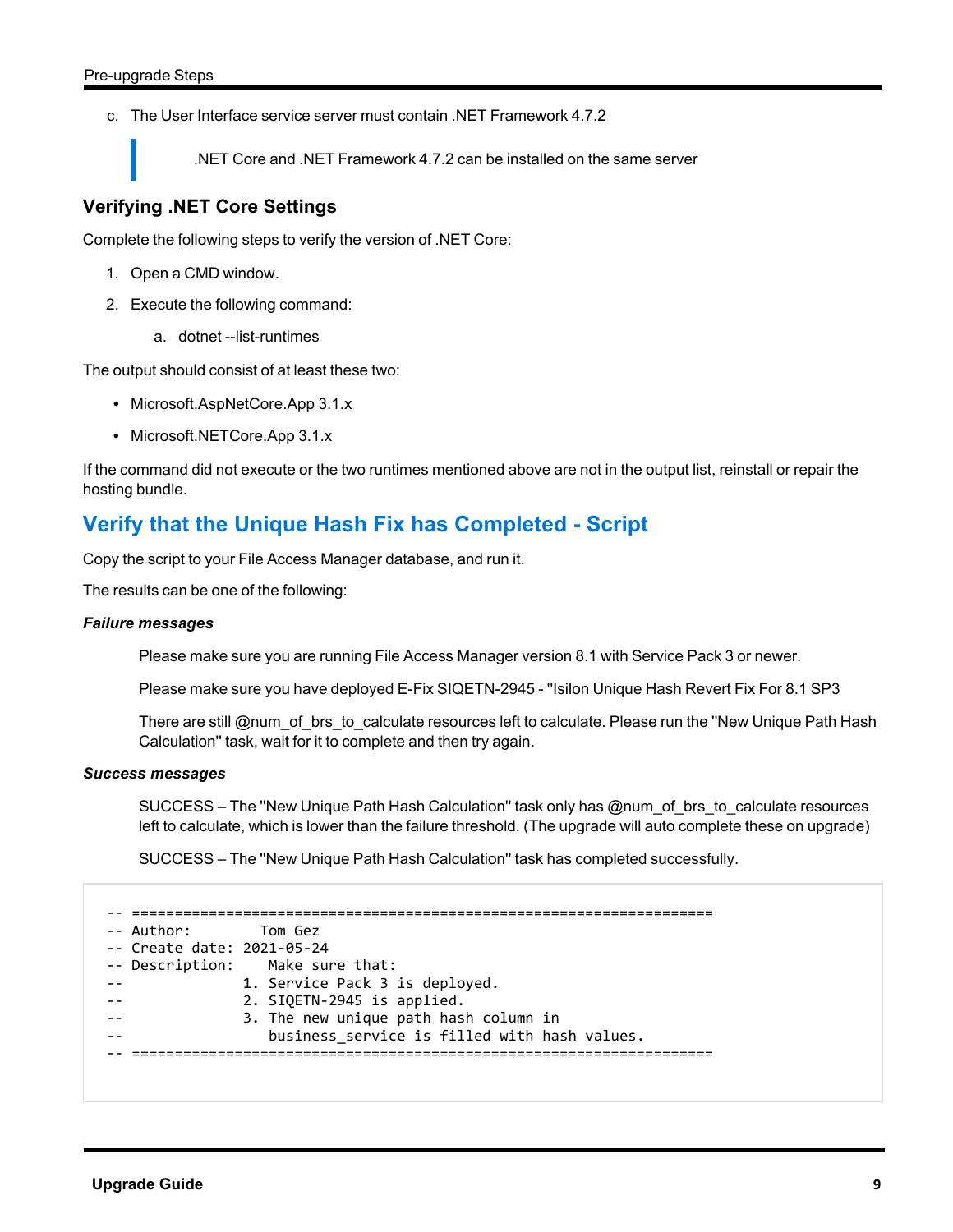```
BEGIN TRY
        SET NOCOUNT ON;
    DECLARE @curr br id BIGINT;
    DECLARE @should rebuild BIT;
    DECLARE @max num of brs to calculate BIGINT = 1000000;
        DECLARE @num_of_brs_to_calculate BIGINT;
        DECLARE @message NVARCHAR(MAX);
        IF NOT EXISTS (SELECT 1 FROM sys.columns WHERE object_id = OBJECT_ID(N'[whiteops].
[business_service]') AND name = 'unique_path_hash_new')
                RAISERROR('Column ''unique_path_hash_new'' is missing from table ''whiteops.busi-
ness_service''. Please make sure you are running File Access Manager version 8.1 with Ser-
vice Pack 3 or newer.', 16, 1);
        IF OBJECT_ID('[whiteops].[business_service_new_path_hash_tracking]') IS NULL
        RAISERROR('Table ''whiteops.business service new path hash tracking'' is missing.
Please make sure you are running File Access Manager version 8.1 with Service Pack 3 or
newer.', 16, 1);
        IF NOT EXISTS (SELECT 1 FROM sys.columns WHERE object_id = OBJECT_ID(N'[whiteops].
[business_service_new_path_hash_tracking]') AND name = 'isilon_fix')
        RAISERROR('Column ''isilon_fix'' is missing from table ''whiteops.business_ser-
vice_new_path_hash_tracking''. Please make sure you have deployed E-Fix SIQETN-2945 -
''Isilon Unique Hash Revert Fix For 8.1 SP3''.', 16, 1);
        -- Get the latest resource ID to calculate hash for and whether the table rebuild has
occurred
        SELECT TOP 1
        @curr br id = [curr id],
        @should rebuild = [should rebuild table]
        FROM [whiteops].[business_service_new_path_hash_tracking];
        IF @curr_br_id IS NULL
                RAISERROR('Table ''whiteops.business_service_new_path_hash_tracking'' is not sup-
posed to be empty. Please contact support for information on how to proceed.', 16, 1);
    IF @should rebuild = 1        RAISERROR('Table ''whiteops.business_service'' must be rebuilt by the ''New
Unique Path Hash Calculation'' task. Please run the task, wait for it to complete and
then try again.', 16, 1);
        -- Check how many resource hashes are left to calculate
        SELECT TOP (@max_num_of_brs_to_calculate + 1) @num_of_brs_to_calculate = COUNT(1)
    FROM [whiteops].[business service]
    WHERE \lceil id \rceil >= @curr br id;
        IF @num_of_brs_to_calculate > @max_num_of_brs_to_calculate
        BEGIN
                SET @message = 'There are still ' + CONVERT(NVARCHAR(MAX), @num_of_brs_to_cal-
culate) + ' resources left to calculate. Please run the ''New Unique Path Hash Cal-
culation'' task, wait for it to complete and then try again.';
                RAISERROR(@message, 16, 1);
    FND
```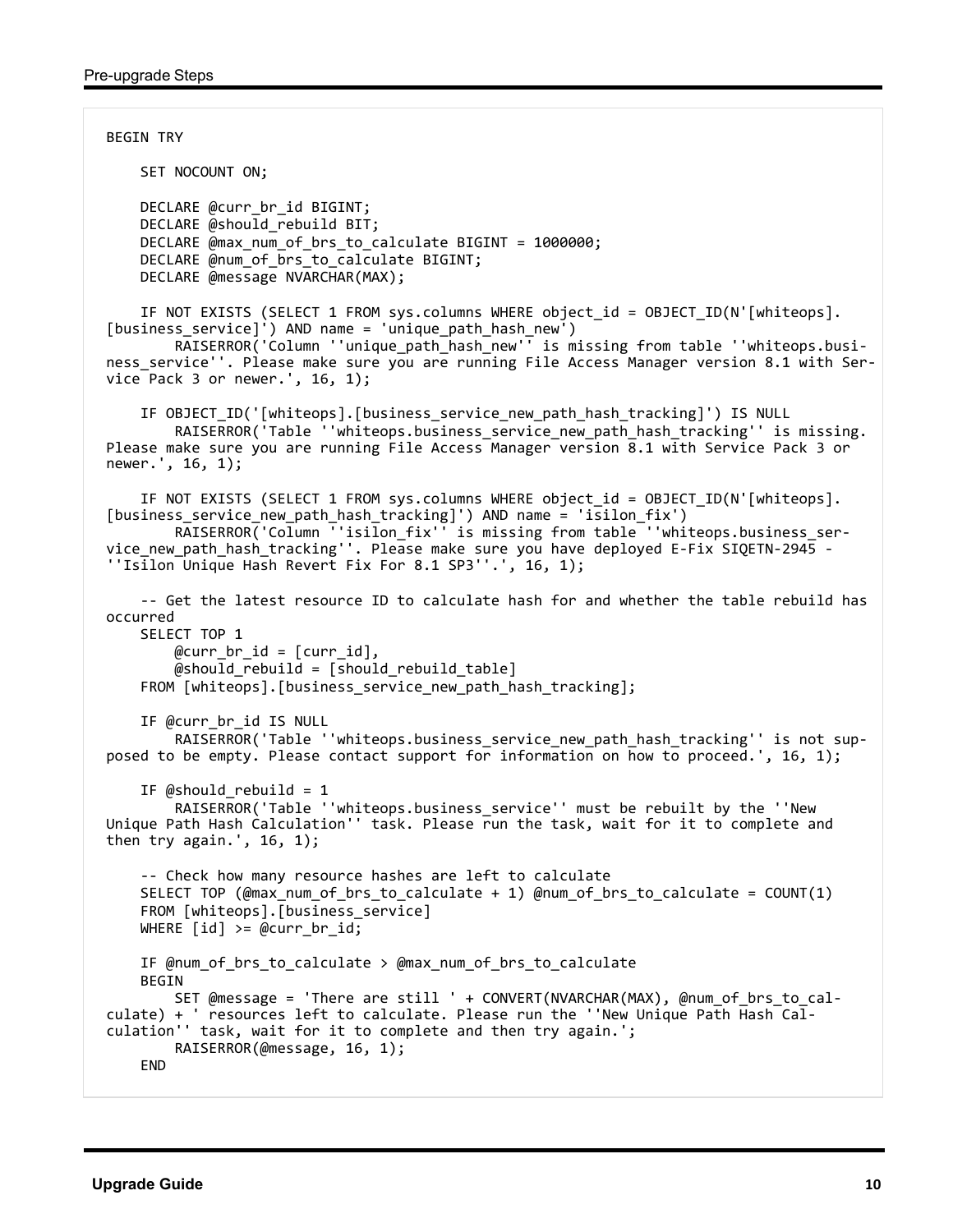```
    ELSE IF @num_of_brs_to_calculate > 0
         SET \overline{\omega} message = \overline{\omega} SUCCESS - The ''New Unique Path Hash Calculation'' task only has
' + CONVERT(NVARCHAR(MAX), @num_of_brs_to_calculate) + ' resources left to calculate,
which is lower than the failure threshold.';
        ELSE
                 SET @message = 'SUCCESS - The ''New Unique Path Hash Calculation'' task has com-
pleted successfully.';
        PRINT(@message);
END TRY
BEGIN CATCH
        DECLARE @ErrorMessage NVARCHAR(4000);
        DECLARE @ErrorSeverity INT;
        DECLARE @ErrorState INT;
        SELECT
                 @ErrorMessage = ERROR_MESSAGE(),
                 @ErrorSeverity = ERROR_SEVERITY(),
         @ErrorState = ERROR_STATE();
        RAISERROR (
                 @ErrorMessage,
                 @ErrorSeverity,
                 @ErrorState
        );
END CATCH
```
## <span id="page-11-0"></span>**HTTP/2.0 Settings**

In order to communicate properly and securely, all servers hosting File Access Manager services, must support HTTP/2.0. This requirement includes all load-balancers included in the File Access Manager architecture.

<span id="page-11-1"></span>Make sure HTTP/2.0 is supported and enabled on all servers and load-balancers, before starting the upgrade, in order for it to complete successfully. If HTTP/2.0 is not supported, the upgrade will not complete.

## **Ensuring HTTP/2 Support**

Following a successful upgrade to version 8.2, services will only accept http/2 connections (version 8.2 uses gRPC as the communication protocol, the requires http2).

Once fully upgraded, File Access Manager services should work seamlessly with http2. In some cases, some communication middleware components (such as load balancers, e.g.) may not be configured to support http/2, which may cause for communication failure and cause the upgrade to halt. As a pre-upgrade step, ensure all servers and communication middleware components are configured to support http/2.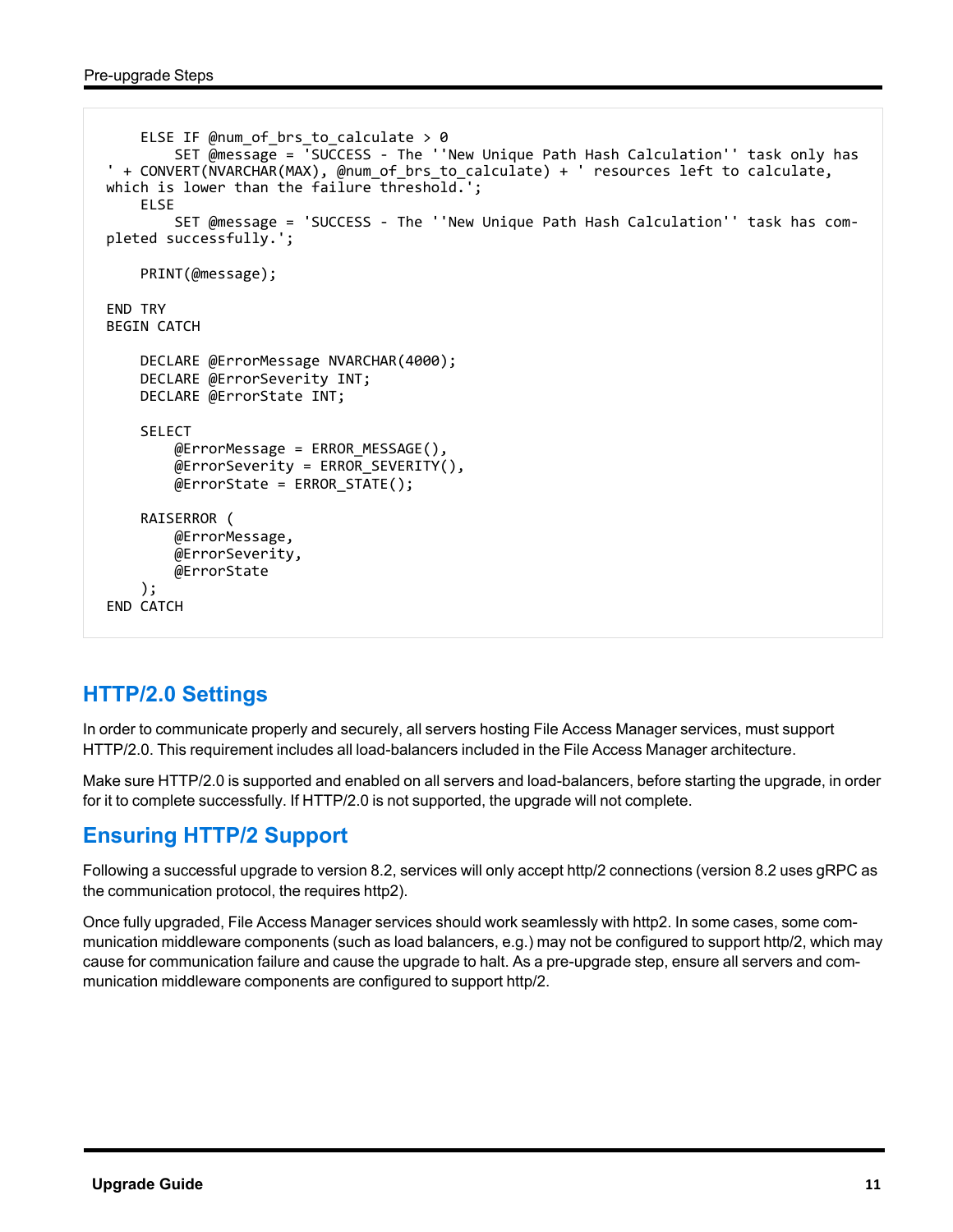## <span id="page-12-0"></span>**Upgrading to Version 8.2**

- 1. Extract the "File Access Manager v8.2.zip" installation package.
- 2. Navigate to the folder "v8.2 Upgrade".
- 3. Open the File Access Manager Administrative Client.
- 4. Navigate to *Upgrades & Patches > Load New Package*
- 5. Load "File Access Manager v8.2 .wbxpkg" from the upgrade folder .
	- 1. Press **Browse** and load the file from the upgrade folder.
	- 2. Press **Upload Package**.
	- 3. Press **Save**.
	- 4. Right-click the upgrade package and select *See More > Start Installation*.
	- 5. Press **Confirm** to start the installation.

In any case of failure, right click the failed script and select "**save log file**".

In case of update failure, **do not use** "Resume Database Upgrade" in the following cases:

- 01\_SIQETN-2786-Prerequisite Unique Hash Stage 1.sql
- 02\_SIQETN-2786-Prerequisite Unique Hash Stage 2 If this script fails, see Upgrade [Checklist](#page-24-1)
- 03 SIQETN-2786-Prerequisite Unique Hash Stage 3.sql
- 28\_SIQETN-2786-New Unique Hash Finalization.sql

If the package has already been uploaded into File Access Manager, the system will give a warning message, and block uploading the package again.

| <b>Upgrades &amp; Patches</b>                          |         |                              |                                          |  |  |
|--------------------------------------------------------|---------|------------------------------|------------------------------------------|--|--|
| Load New Package<br>Refresh<br>$\equiv$ Reports $\sim$ |         |                              |                                          |  |  |
|                                                        | Type    | Name                         | Description                              |  |  |
|                                                        | Upgrade | File Access Manager v8.2.0.0 | Upgrades File Access Manager to v8.2.0.0 |  |  |

## <span id="page-12-1"></span>**Verification During the Upgrade Process**

During the Upgrade process, some services are upgraded and require a server restart.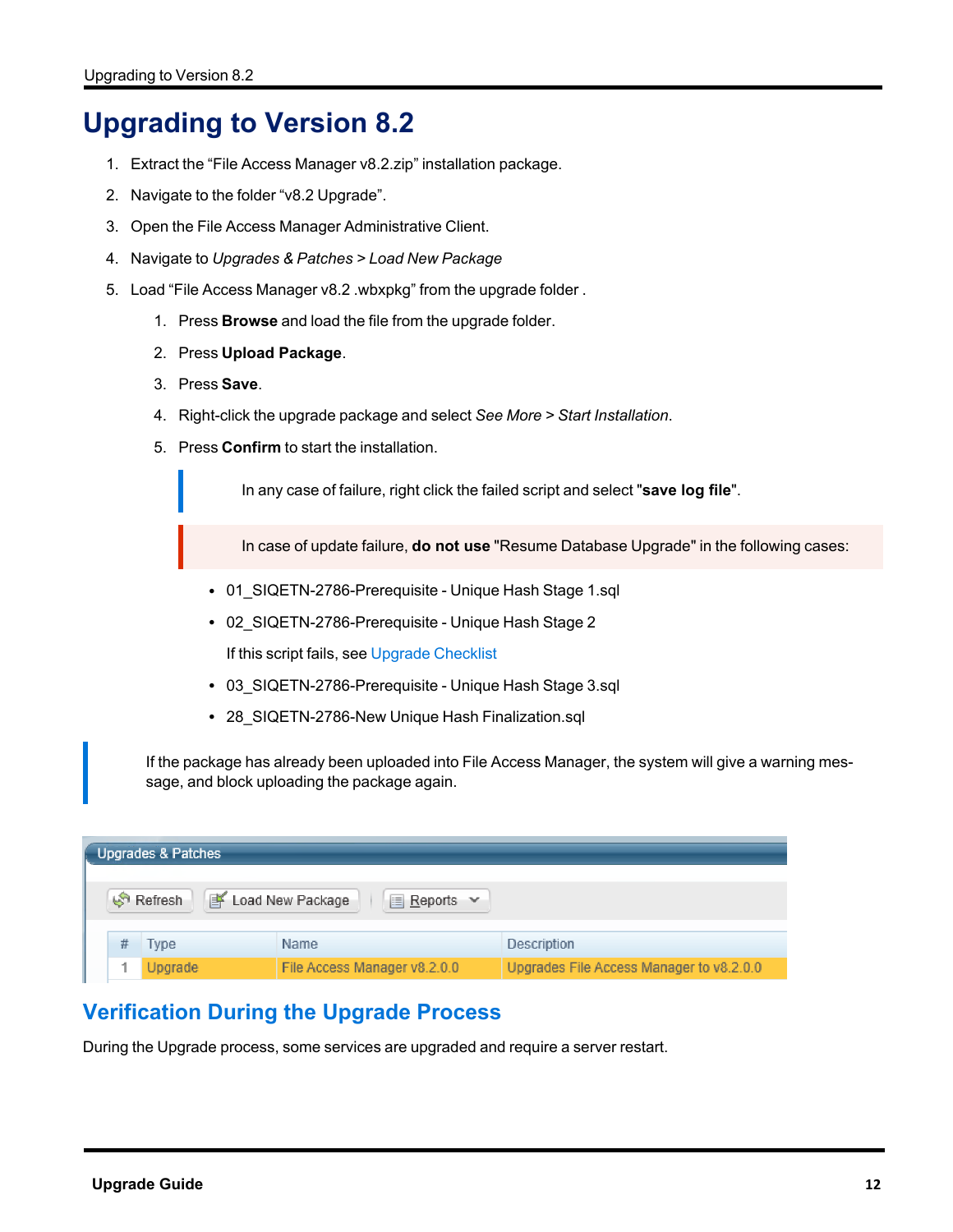All watchdogs, including all Activity Monitors watchdogs, must be successfully upgraded before upgrading the other services. The user does not need to perform any additional actions.

1. When the upgrade starts, you will see a window with the total number of services that need to be upgraded on the top left side of the upgrade window.



2. When you click Refresh you can see the number of upgraded services and the remaining services to be upgraded.

|          |                                 | Services remaining to be upgraded    |
|----------|---------------------------------|--------------------------------------|
|          |                                 | Services in the process of upgrading |
|          | <b>Completed services</b>       |                                      |
| Summary: | $482$ $\circ$ 1 $\times$ 8      |                                      |
| Refresh  | Start Installation (0 Services) |                                      |

- 3. Click **Refresh** until you see that there are no services left to upgrade.
- 4. Some services such as WebSite and FamAPI might require a Restart of the server they are running on, in order to complete the upgrade process.
- 5. To check which services require a server restart:
	- a. Click the Status pane in the Services grid

| #      | Upgrade? | Service                 | Server    | Type           | <b>Status</b> |
|--------|----------|-------------------------|-----------|----------------|---------------|
|        |          | File Access Manager API | v51-v52-i | Infrastructure | PendingResta  |
| $\sim$ | $\Box$   | Databaco                |           | Socurity IO DD | Completed     |

- b. If a service has the status "Pending Restart", you will need to perform a server restart in order to complete the upgrade process for this specific service. The installed server is listed in the table.
- c. Once the server is restarted, the upgrade operation will be able to proceed.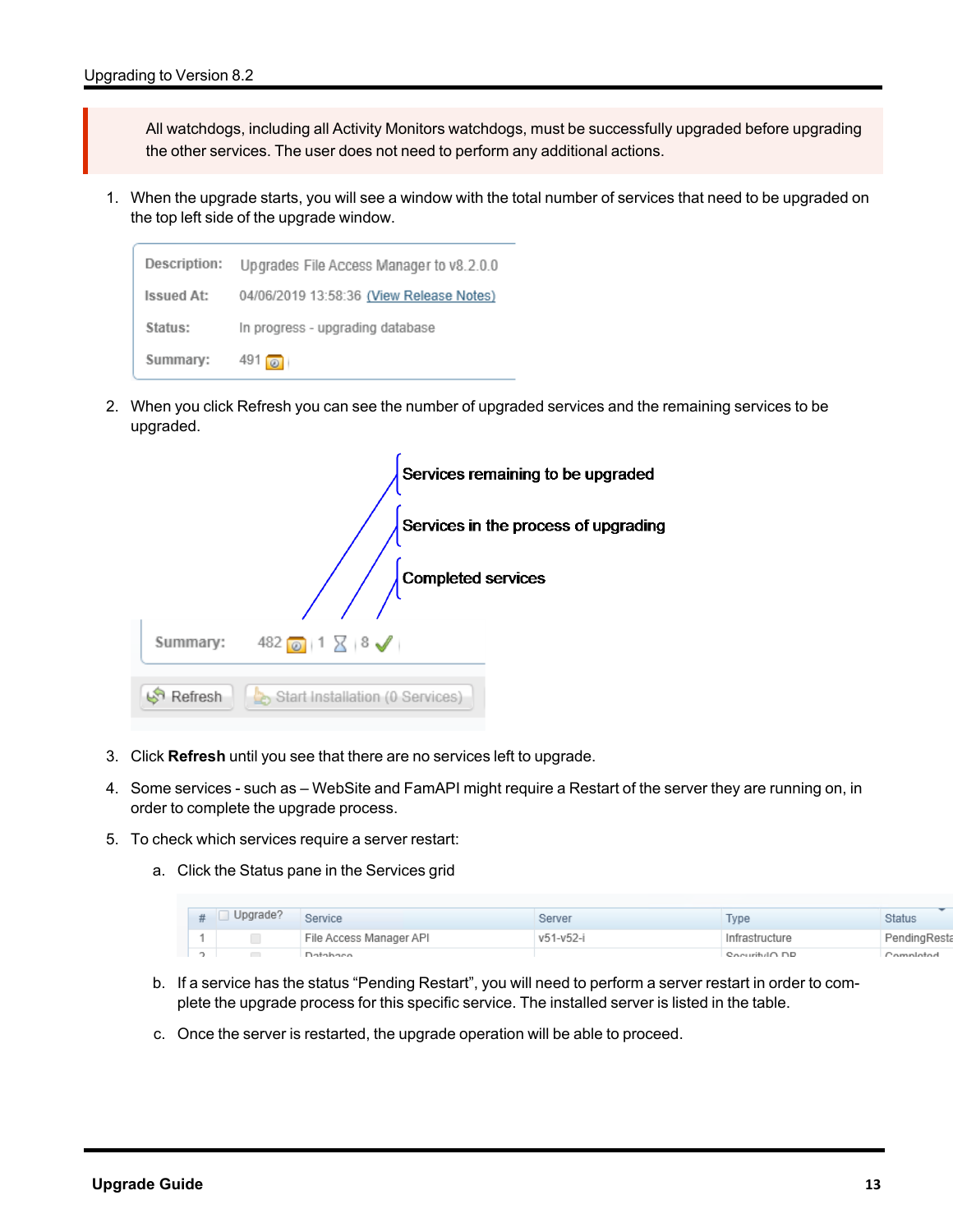6. Once all the services have been upgraded successfully, with a status of "Finished", you can proceed to the next step - Post [Upgrade](#page-15-0) Actions.

The Summary number may vary across installations, depending on the specific configuration, such as the number of Permission Collector services, or other configuration changes.

Description: Upgrades File Access Manager to v8.2.0.0 Status: Finished Summary:  $473 \mathcal{J}$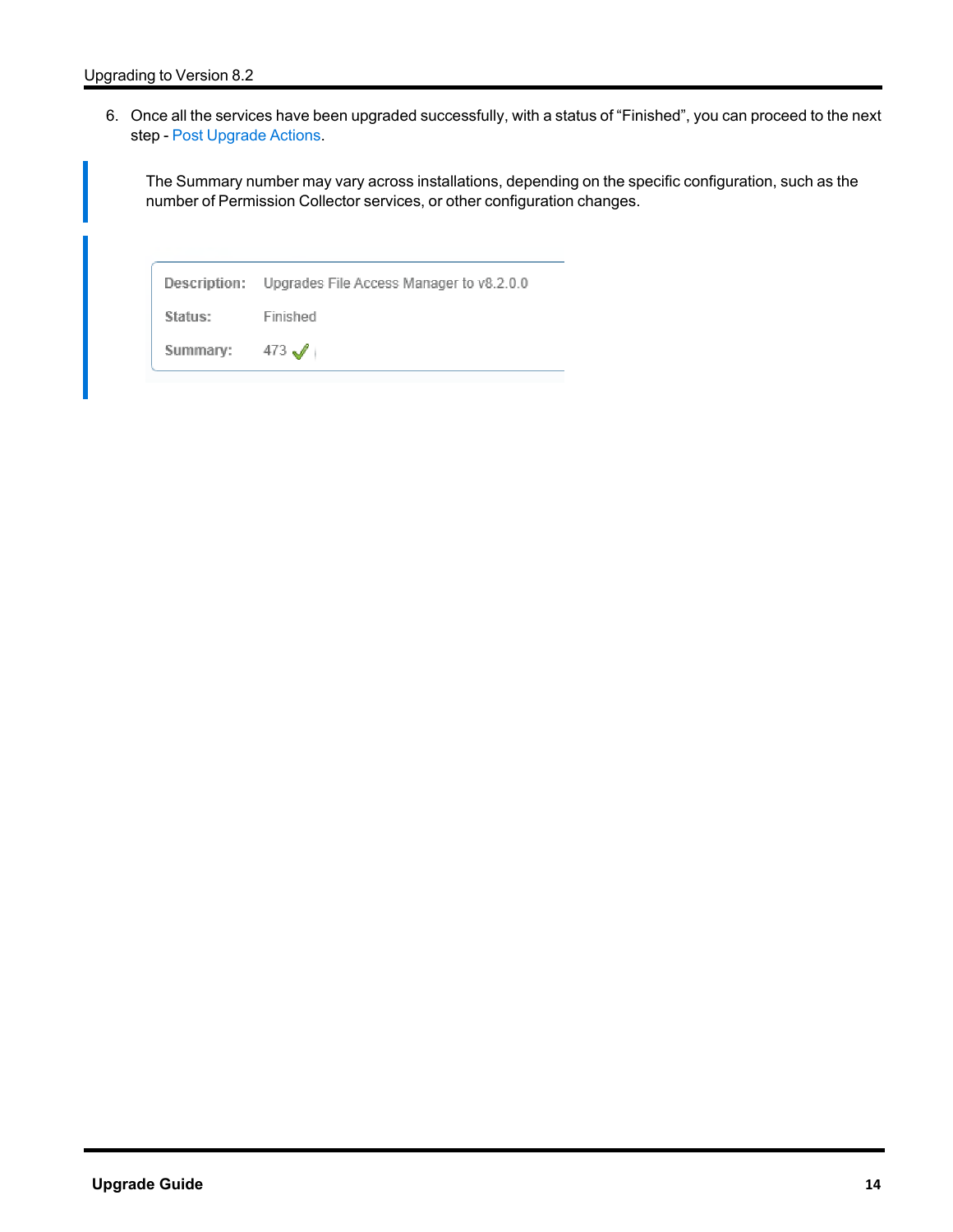## <span id="page-15-0"></span>**Post Upgrade Actions**

<span id="page-15-1"></span>Following the upgrade, follow the configuration steps below.

## **Upgrading the File Access Manager Server Installer**

The Server Installer must be upgraded on each of the File Access Manager central servers.

To upgrade the Server Installer on each central server, perform the following steps:

- 1. Copy "ServerInstaller.msi" from the "v8.2 Full Installers" folder to the server.
- 2. Run "ServerInstaller.msi".
- 3. Follow the instructions on the screen to complete the upgrade process.

The server installer can be run in "unattended mode"

```
start /wait msiexec /i "[INSTALLER_PATH]\ServerInstaller.msi" /l*v "C:\FAMIn-
staller.log" /quiet /norestart
```
## **Upgrading File Access Manager Client**

On the first run of the File Access Manager Administrative Client after an upgrade, a popup message displays, requesting that you upgrade the client. During the upgrade, you will be required to reenter the server on which the User Interface Service is installed and choose the installation folder.



## <span id="page-15-3"></span>**Validating the Upgrade**

To validate the installation, and verify that the correct versions were installed, check in the Windows Add/Remove programs in the control panel.

The versions of the File Access Manager components should be listed as "8.2.0.0".

## <span id="page-15-4"></span>**Updating the IIS Binding Port**

If you set up IIS **on a port other than the default port (80)**, you will have to manually remove the port 80 binding from the Default Web Site and create a binding to the desired custom port.

On the Windows Administrative tools, open the IIS manager. Select the Default Web Site.

Open the Bindings menu to delete and add site binding protocols and ports.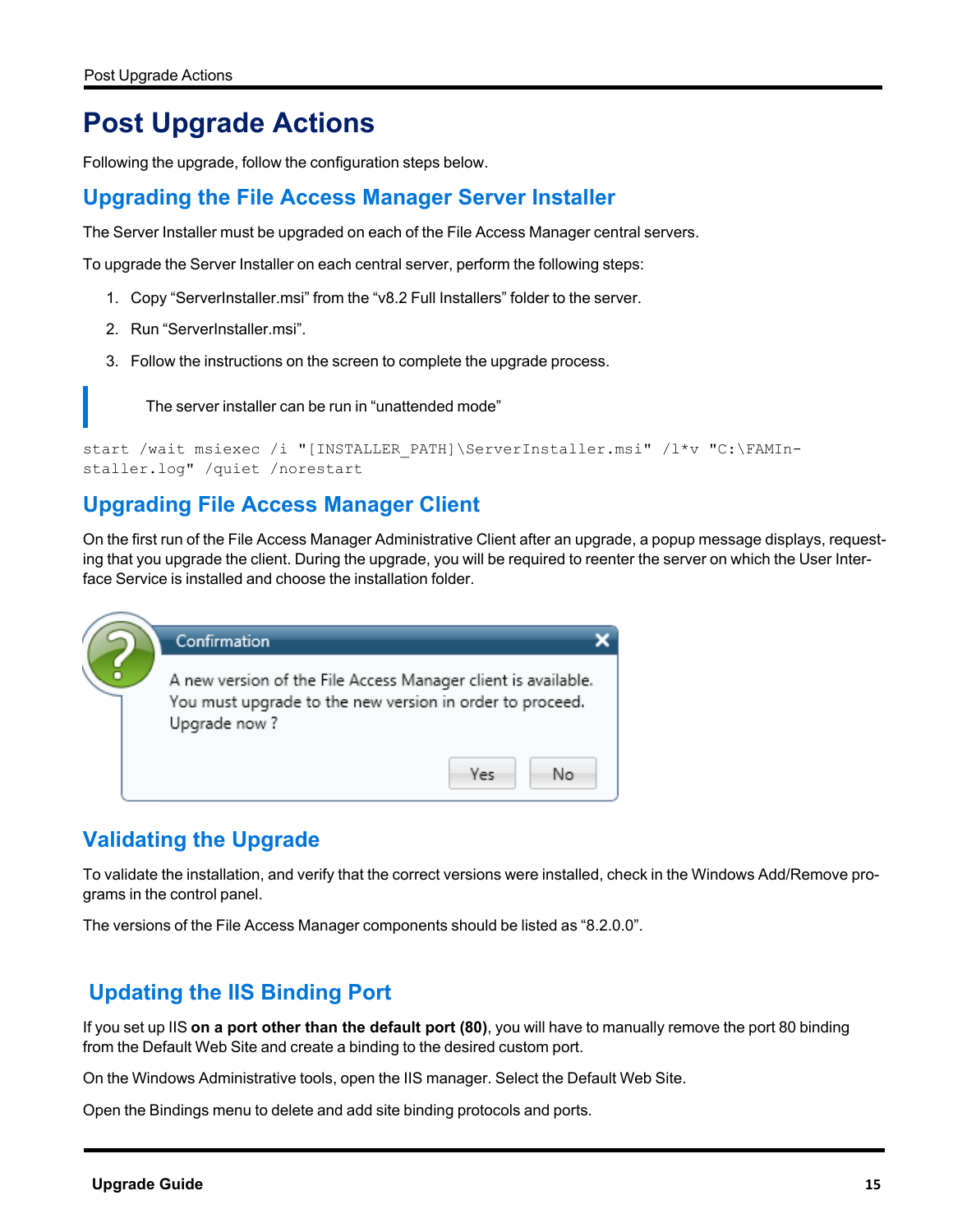#### Post Upgrade Actions



## <span id="page-16-0"></span>**Updating Data Classification Verification Algorithms**

Verification algorithm assemblies written before version 8.2 (in .NET Framework 4.5) must be removed, and re-written to target .NET Standard 2.1, or .NET Core up to 3.1. These algorithms should then be uploaded into the Data Classification page in File Access Manager again.

When upgrading, a change in behavior will occur on the Permission Forensics page. Any filters previously created will have the operator and value deleted during the upgrade. These filters have to be rewritten after the upgrade with one of the valid values.

### <span id="page-16-1"></span>**O365 Application Access Tokens**

The File Access Manager 8.2 release included some updates to the way connections are made to Microsoft O365 Applications, for better performance and security.

For more information about these changes, please refer to the File Access Manager 8.2 Release Notes, and the individual deployment guides for AzureAD, OneDrive, SharePoint Online and Exchange Online.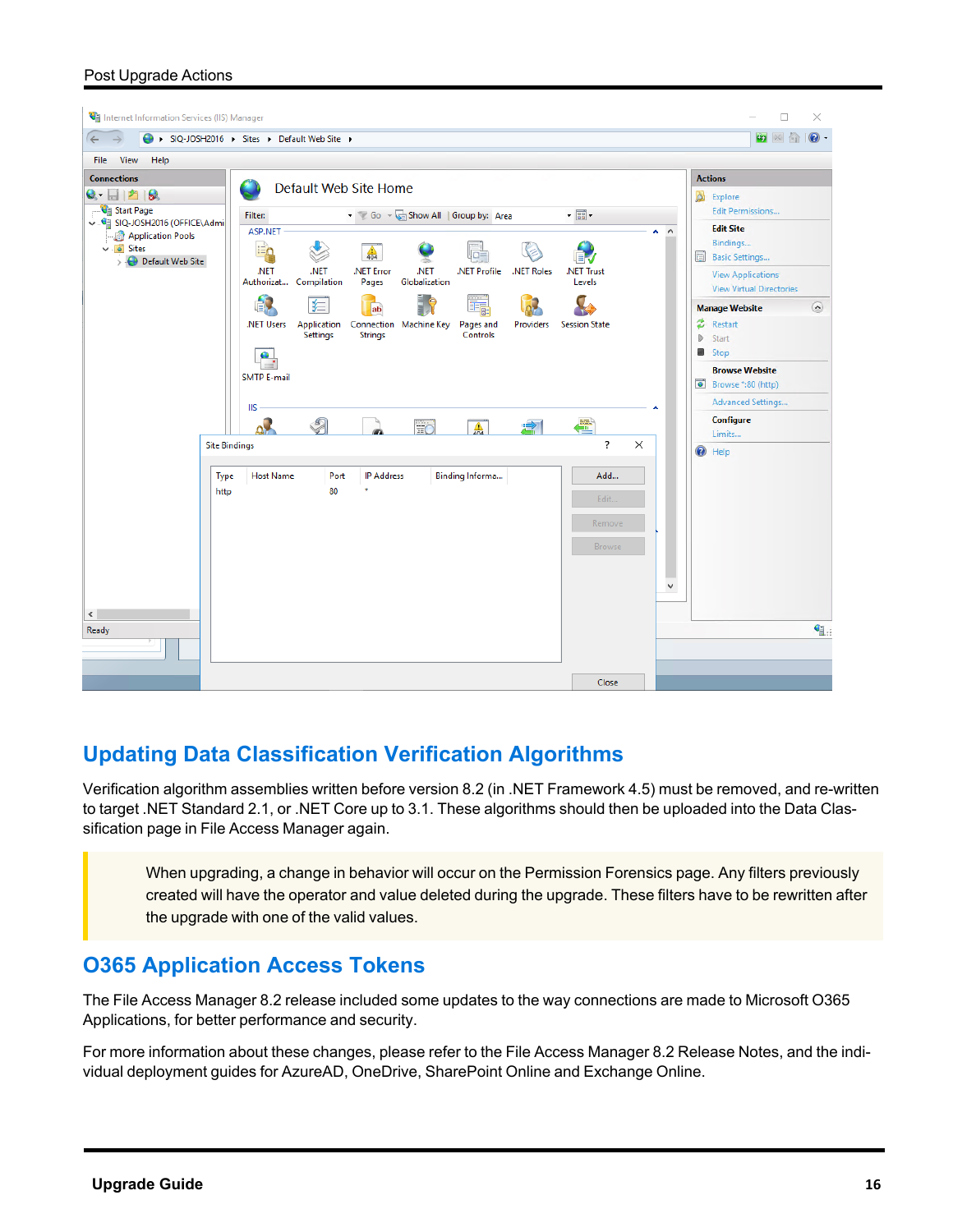To avoid any issue with connectivity to the Azure AD Identity Collector, please update the connection details by adjusting the configuration settings through the Identity Collector Configuration Wizard in the Administrative Client, to acquire new Access Tokens.

To avoid any issue with connectivity to these endpoints, please update the connection details for these O365 Applications by adjusting the configuration settings through the Application Configuration Wizard - to acquire new tokens.

The Application Configuration Wizard has migrated to the Business Website and is now available under the **Admin > Applications** menu.

<span id="page-17-0"></span>Detailed instructions regarding additional prep work required specifically for the Exchange Online application are detailed below.

## **Configuring Exchange Online to Support Version 8.2**

File Access Manager now offers full support of standard OAuth 2.0 Authentication for the Exchange Online connector. The new authorization sequence will use the client credentials workflow in which the user creates and configures an Azure Enterprise Application. When making Exchange Online API calls, Microsoft will enforce that the application is authorized to perform the action.

Configured user accounts are no longer necessary.

The new authentication method replaces the previous Basic Authentication flow, that required admins to provide user and password credentials.

- The Exchange Online Connector now uses only fully modern authentication methods, and does not require Legacy Authentication methods be enabled, tenant-wide, or otherwise.
- The Exchange Online Connector now uses a designated Azure Application to authenticate against. This authentication will happen on-demand automatically when making API calls.
- Access tokens are no longer stored and renewed. We only store the Azure application ID and the certificate which is used for authentication to generate access tokens.

After performing the upgrade to File Access Manager v8.2, the following additional steps will be required for any existing Exchange Online applications.

This will not recreate the application, and current Exchange Online information will remain intact.

1. Create and configure a new Azure Application for Exchange Online. See Creating an Azure [Application](#page-18-0) for [Exchange](#page-18-0) Online.

Make sure you have access to Microsoft Azure

- 2. Edit the Exchange Online application in the File Access Manager website and
- $\cdot$  Fill in the application ID
- Upload the certificate associated with the new Azure application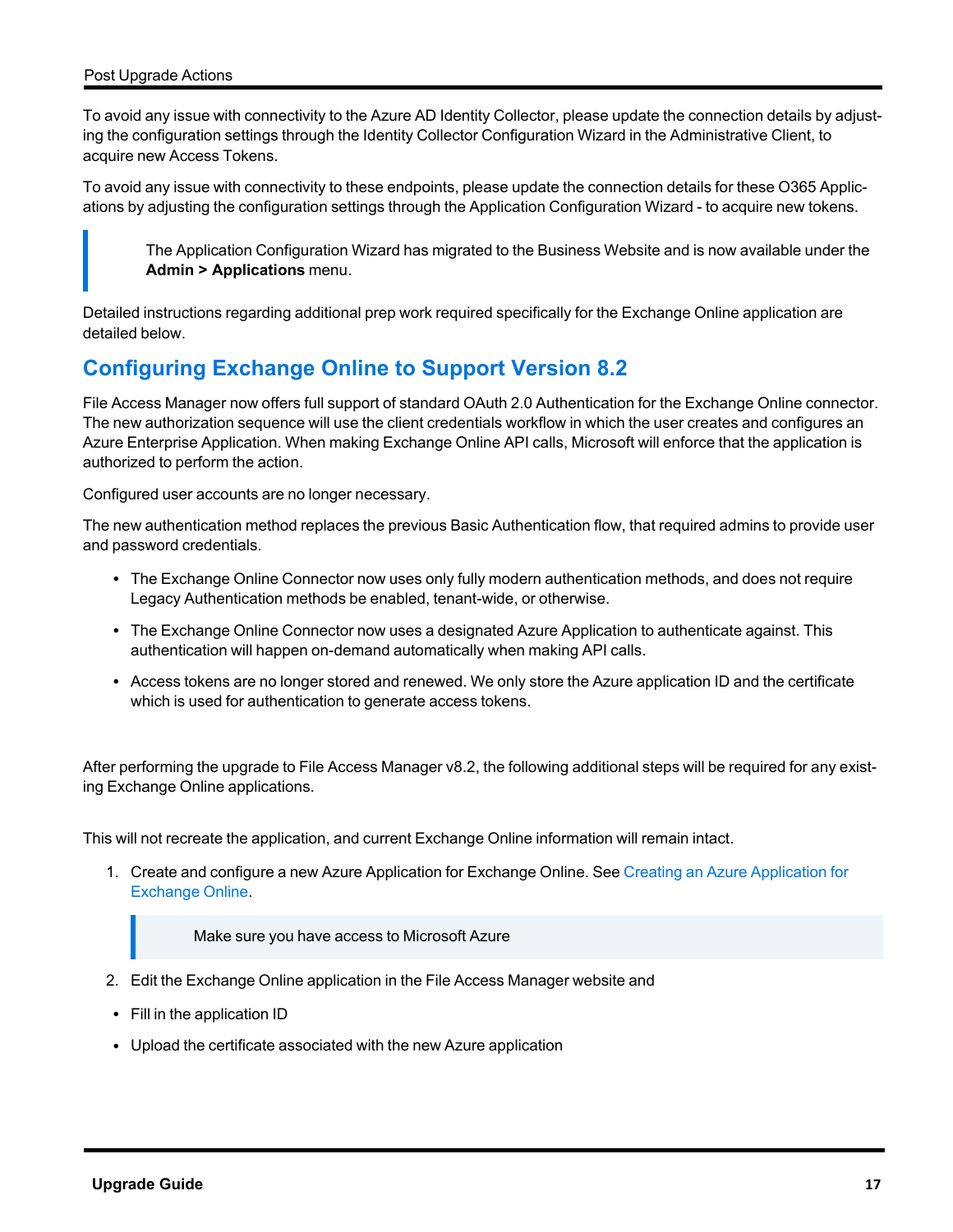- Set the certificate password.
- Save the changes

### <span id="page-18-0"></span>**Creating an Azure Application for Exchange Online**

A new Azure application must be created and configured to support the File Access Manager Exchange Online functionality.

This configuration can be performed either by running the automated powershell script supplied with the SailPoint distribution pack, or by creating and configuring the application through the Azure portal.

#### <span id="page-18-1"></span>*Creating and Configuring the Application Automatically*

There is a powershell script named **CreateExchangeOnlineApp.ps1** provided in the **Collectors.zip** under the extracted scripts sub-folder. This script will perform all the Azure application creation and configuration steps required for Exchange Online.

#### *To run this script the Azure AD powershell module must be installed.*

Install-Module -Name AzureAD

Before running the script open the file in a text editor to review the default parameters. The parameters can be edited in the file or passed as parameters when running the script.

#### *To run the script with the default parameters:*

.\CreateExchangeOnlineApp.ps1

#### *To run the script while overriding some of the default parameters:*

```
.\CreateExchangeOnlineApp.ps1 -AppName "Exchange Online FAM App" -DirectoryRole
"Exchange Administrator" -CertDnsName "contoso.com" -CertYearsValid 15
```
When prompted, log in with administrator credentials to create and configure Azure applications. The last step of the script will launch a URL to grant admin consent for the Application. After granting consent the page will redirect to a missing localhost URL. This can be ignored.

If you experience an **access denied** error or other error in the web browser when granting admin consent, this might be a timing issue. This can be resolved by either manually granting admin consent through the Azure portal (see section Grant admin consent [manually\)](#page-20-1), or by copying and pasting the consent URL (the last line of output from the script output that contains text "adminconsent") into your browser.

The following output should be gathered or noted when running the script. This information will be used to configure the Exchange Online application in File Access Manager.

- 1. The App ID value in the console output.
- 2. The created certificate file <AppName>.pfx located in your working directory.
- 3. The certificate password that was entered when prompted.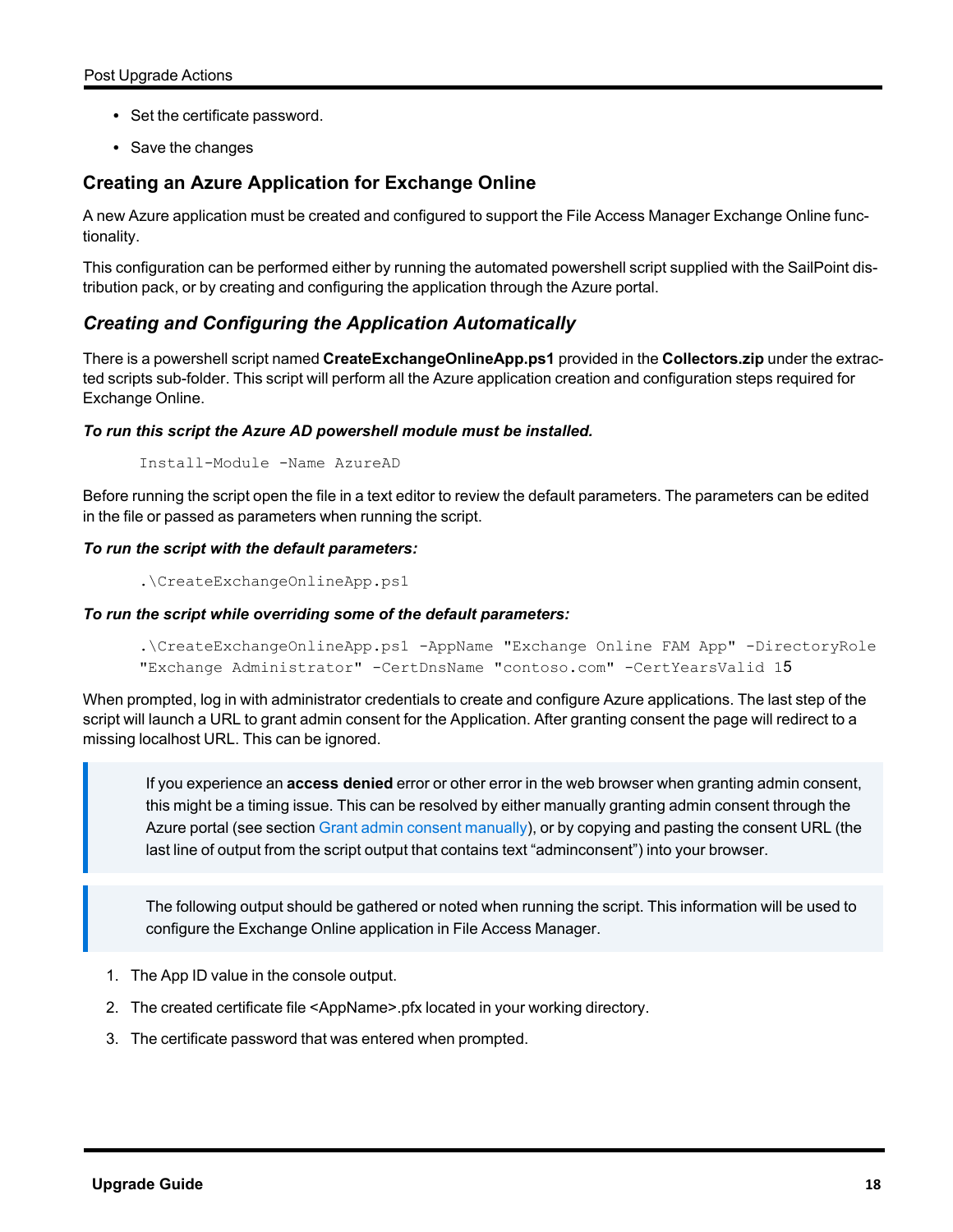#### <span id="page-19-0"></span>*Creating and Configuring the Application Manually*

The following steps will create and configure an Azure application for Exchange Online authentication through the Azure portal.

These steps are adapted from the following online Microsoft documentation:

[https://docs.microsoft.com/en-us/powershell/exchange/app-only-auth-powershell-v2?view=exchange-ps#](https://docs.microsoft.com/en-us/powershell/exchange/app-only-auth-powershell-v2?view=exchange-ps#set-up-app-only-authentication) [set-up-app-only-authentication](https://docs.microsoft.com/en-us/powershell/exchange/app-only-auth-powershell-v2?view=exchange-ps#set-up-app-only-authentication)

#### <span id="page-19-1"></span>**Step 1: Register the Application in Azure AD**

- 1. Open the Azure AD portal at <https://portal.azure.com/>
- 2. Under **Manage Azure Active Directory**, click **View**.
- 3. On the **Overview** page that opens, under **Manage**, select **App registrations**.
- 4. On the **App registrations** page that opens, click **New registration**.
- 5. On the Register an application page that opens, configure the following settings:

#### *Name*

Enter something descriptive. For example, Exchange Online FAM App

#### *Supported account types*

Verify that Accounts in this organizational directory only (<YourOrganizationName> only - Single tenant) is selected.

#### *Redirect URI (optional)*

Leave empty.

6. When you're finished, click **Register**.

Leave the app page open. You'll use it in the next step.

#### <span id="page-19-2"></span>**Step 2: Assign API Permissions to the Application**

- 1. On the app page under Manage, select Manifest.
- 2. On the Manifest page that opens, find the *requiredResourceAccess* entry (on or about line 44).
- 3. Modify the **resourceAppId**, **resourceAccess**, **id**, and **type** values as shown below:

```
"requiredResourceAccess": [
  {
```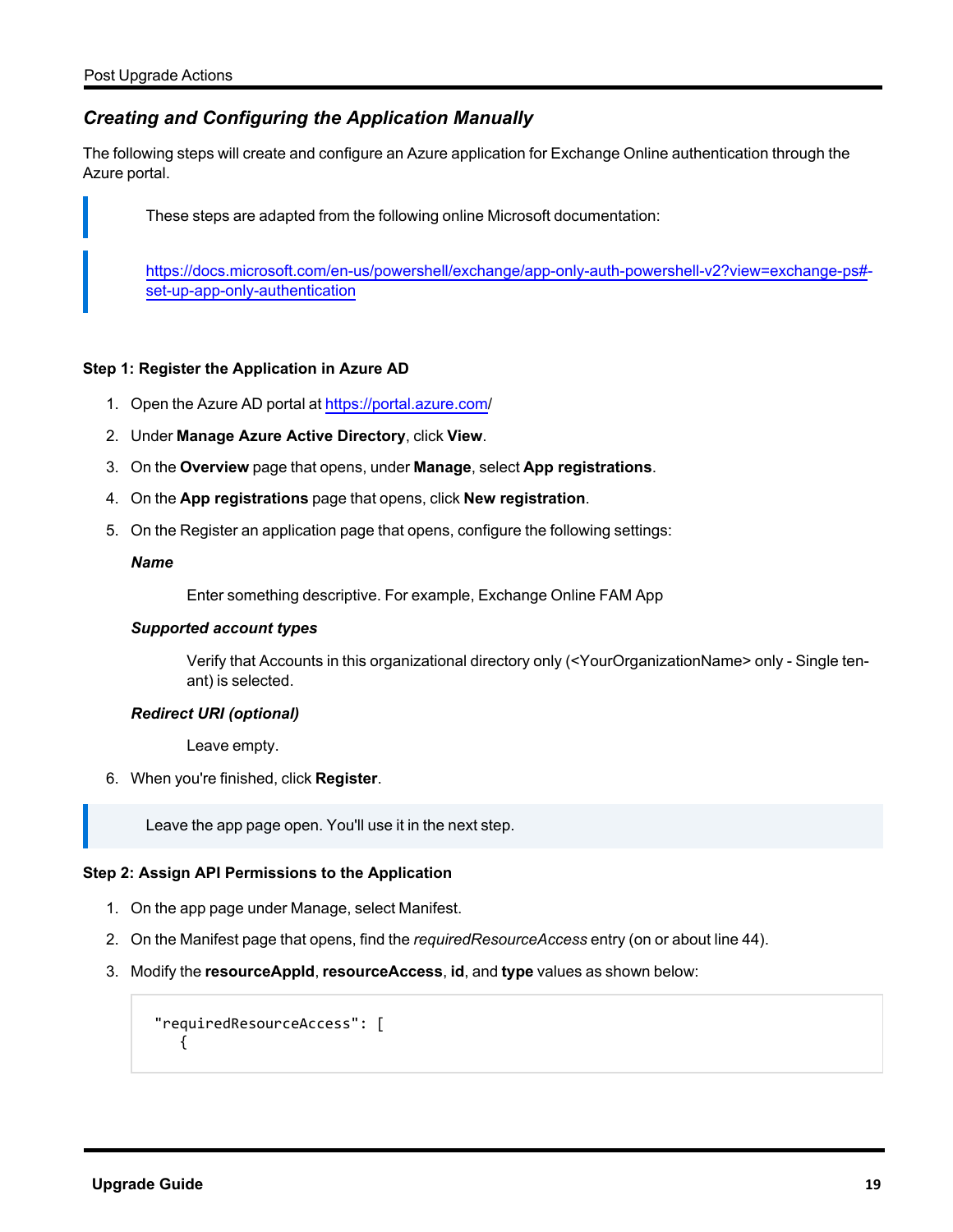```
      "resourceAppId": "00000002-0000-0ff1-ce00-000000000000",
              "resourceAccess": [
            {
                           "id": "dc50a0fb-09a3-484d-be87-e023b12c6440",
                            "type": "Role"
         }
             ]
      }
],
```
- 4. Click **Save**.
- <span id="page-20-1"></span>5. On the **Manifest** page, under **Manage**, select **API permissions**.
- 6. **Grant admin consent manually**

On the **API permissions** page that opens, do the following:

#### *API / Permissions name*

Verify the value **Exchange.ManageAsApp** is shown.

#### *Status*

The initial value is Not granted for <Organization>.

Select **Grant admin consent for <Organization>**, read the confirmation dialog that opens.

Click **Yes**.

The Status value should now be **Granted for <Organization>**.

7. Close the current API permissions page (not the browser tab) to return to the App registrations page. You'll use it in an upcoming step.

#### <span id="page-20-0"></span>**Step 3: Generate a self-signed certificate**

Create a self-signed x.509 certificate using the following powershell commands.

Edit parameters such as **DnsName**, **Certificate expiration**, and **password** as appropriate.

#### *# Create certificate*

\$mycert = New-SelfSignedCertificate -DnsName "contoso.org" -CertStoreLocation "cert:\LocalMachine\My" - NotAfter (Get-Date).AddYears(15) -KeySpec KeyExchange

#### *# Export certificate to .pfx file*

\$mycert | Export-PfxCertificate -FilePath mycert.pfx -Password \$(ConvertTo-SecureString -String "P@ssw0Rd1234" -AsPlainText -Force)

#### *# Export certificate to .cer file*

\$mycert | Export-Certificate -FilePath mycert.cer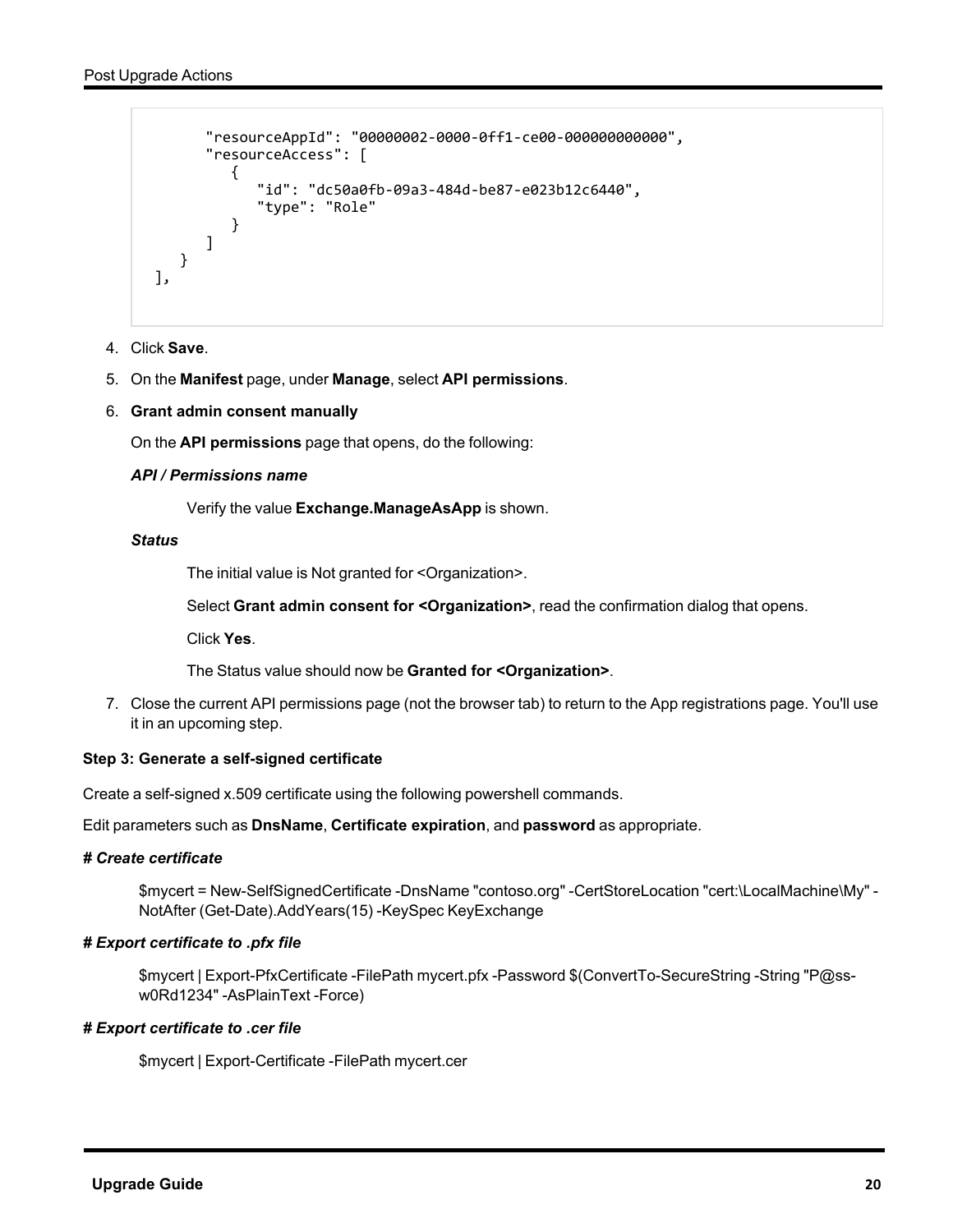#### <span id="page-21-0"></span>**Step 4: Attach the Certificate to the Azure AD Application**

After you register the certificate with your application, you can use the private key (.pfx file) for authentication.

1. On the Apps registration page from the end of Step 2, select your application.

If you need to get back to Apps registration page

- a. Open the Azure AD portal at [https://portal.azure.com](https://portal.azure.com/)/
- b. Under **Manage Azure Active Directory**, click **View**.
- c. On the **Overview** page that opens, under **Manage**, select **App registrations**.
- 2. On the application page that opens, under **Manage**, select **Certificates & secrets**.
- 3. Click **Upload Certificate**.
- 4. Browse to the self-signed certificate (.cer file) that you created in Step 3.
- 5. Click **Add**.

The certificate is now shown in the Certificates section.

6. Close the current Certificates & secrets page, and then the App registrations page to return to the main

https://portal.azure.com/

page. You'll use it in the next step.

#### <span id="page-21-1"></span>**Step 5: Assign Azure AD role to the application**

The following admin roles are available. Each of these roles has the necessary permissions for File Access Manager functionality. Choose a role and assign the new Azure Application to it to complete the configuration.

- Global administrator
- Compliance administrator
- Exchange administrator
- 1. Open the Azure AD portal at <https://portal.azure.com/>
- 2. Under **Manage Azure Active Directory**, click **View**.
- 3. On the **Overview** page that opens, under **Manage**, select **Roles and administrators**.
- 4. Find and select one of the supported roles by clicking on the name of the role (not the check box) in the results.
- 5. On the Assignments page that opens, click **Add assignments**.
- 6. In the **Add assignments** flyout that opens, find and select the app that you created in Step 1.
- 7. Click **Add**.
- 8. Back on the Assignments page, verify that the app has been assigned to the role.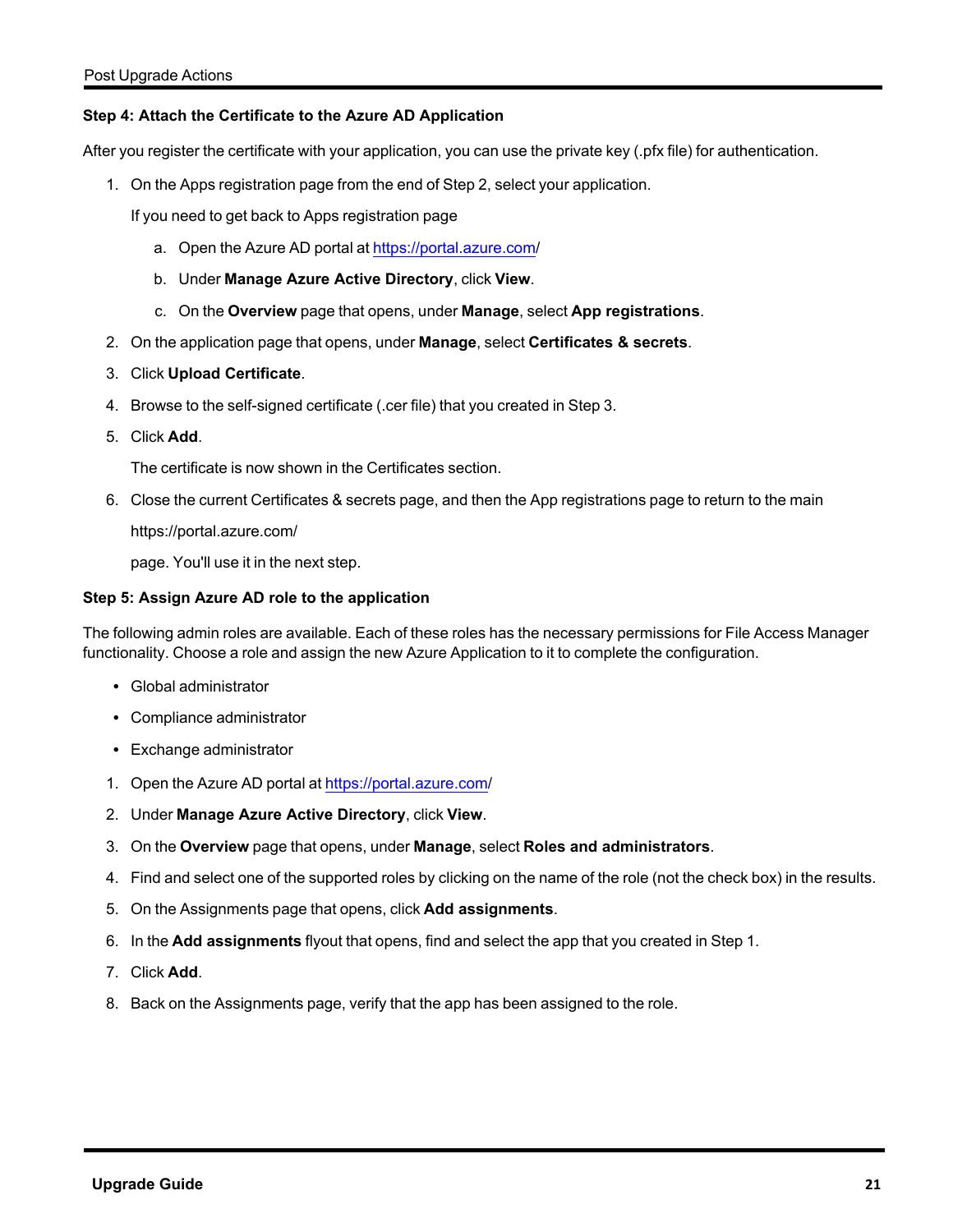## <span id="page-22-0"></span>**Troubleshooting**

<span id="page-22-1"></span>Check the issues below for common problems and suggested ways of handling them.

### **Watchdog Failed During the Upgrade**

Problem: The Watchdog service(s) failed during the upgrade process.

|                                             | Description:<br>Upgrades File Access Manager to v8.2.0.0 |                                                            |                                       |                                            |               |  |  |  |  |
|---------------------------------------------|----------------------------------------------------------|------------------------------------------------------------|---------------------------------------|--------------------------------------------|---------------|--|--|--|--|
| In progress - upgrading services<br>Status: |                                                          |                                                            |                                       |                                            |               |  |  |  |  |
|                                             | $51$ $\odot$ $446 \checkmark$ 3 $\hat{A}$<br>Summary:    |                                                            |                                       |                                            |               |  |  |  |  |
|                                             | <b>A</b> Refresh                                         | Start Installation (0 Services)<br><b>ave Log File</b>     | $\curvearrowright$ Retry Installation | $\curvearrowright$ Resume Database Upgrade | <b>介 Back</b> |  |  |  |  |
| #                                           | Upgrade?                                                 | Service                                                    | Server                                | <b>Type</b>                                | <b>Status</b> |  |  |  |  |
|                                             |                                                          | File Access Manager WatchDog - sig-mtz-lsh; sig-mtz-lshay3 |                                       | Infrastructure                             | Failed        |  |  |  |  |
| 2                                           | $\Box$                                                   | File Access Manager WatchDog - sig-mtz-lsh; sig-mtz-lshay4 |                                       | Infrastructure                             | Failed        |  |  |  |  |
| 3                                           | п                                                        | File Access Manager WatchDog - sig-mtz-lsha sig-mtz-lshay2 |                                       | Infrastructure                             | Failed        |  |  |  |  |
| 4                                           | $\checkmark$                                             | File Access Manager Reporting Service                      | sig-mtz-Ishay3                        | Infrastructure                             | Pending       |  |  |  |  |
|                                             |                                                          | .                                                          | $\cdots$                              | .                                          | $-1$          |  |  |  |  |

Suggested solution:

1. Check the log file **SelfUpgradeLegacy**

%SAILPOINT\_HOME\_LOGS%\SelfUpgradeLegacy

(Usually Program Files\SailPoint\Logs\)

Message: "Cannot upgrade Watchdog because .NET Core is not installed"

- 2. Make sure .NET is installed correctly in the server and try again.
- 3. After trying again, the Watchdog service might remain in Pending status for about 10 minutes before trying the upgrade again. If you wish to not wait, you may restart the Watchdog service manually.

## <span id="page-22-2"></span>**"Access Denied" Message While Logging Into the Business Website**

Problem: You encounter an "Access Denied" error message while logging in to the Business Website after the upgrade.

<span id="page-22-3"></span>Suggested solutions:

#### **.NET Core Installation Issue**

Try to repair the .NET core, and try again.

There is no need to restart after the repair process.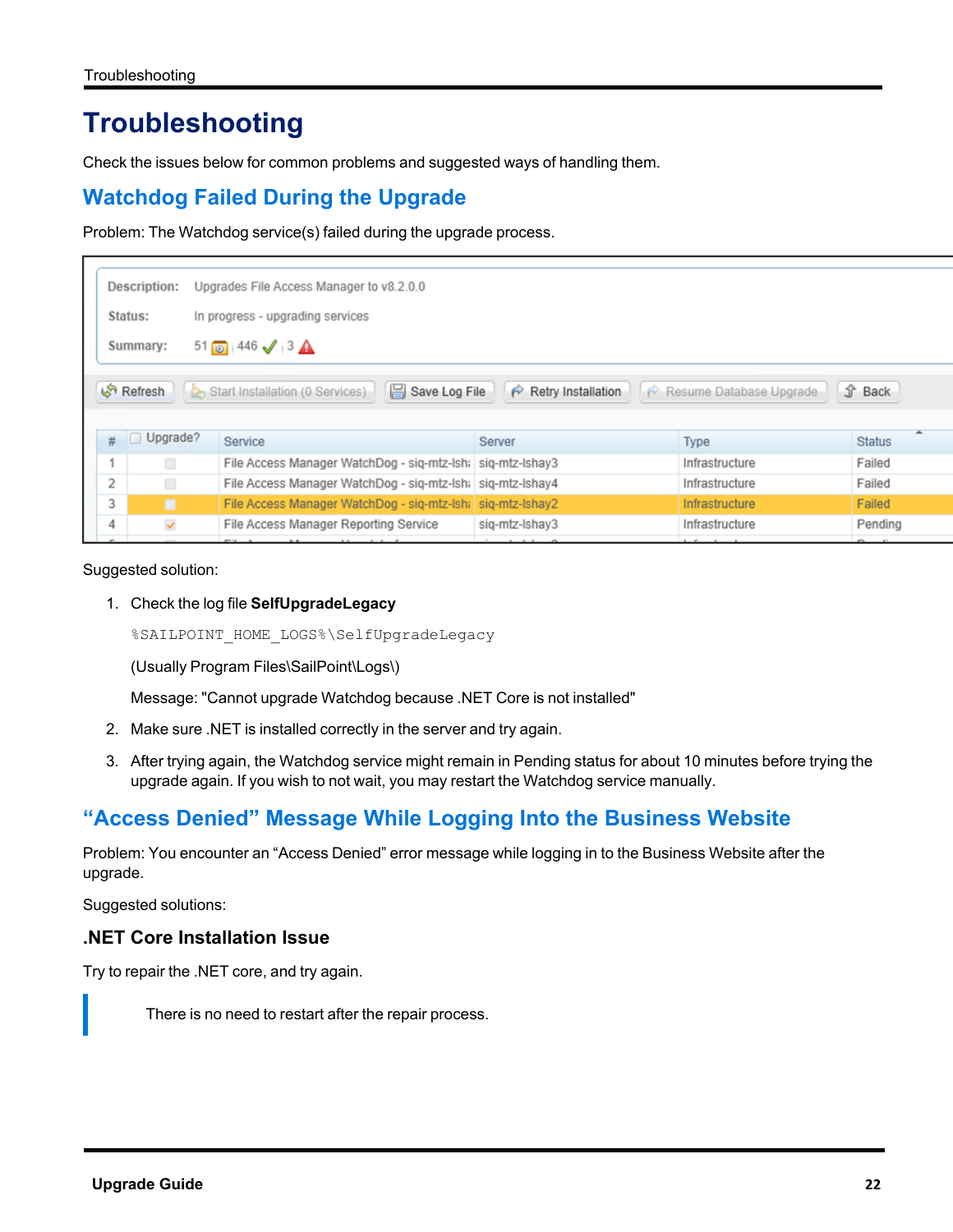#### <span id="page-23-0"></span>**Website Folder Structure Issues**

- 1. Verify the structure website folder:
	- a. Navigate to the wwwroot folder on the server hosting the Website at C:\inetpub\wwwroot.
	- b. Verify that the following folders appear in the wwwroot folder:
		- $\cdot$  cdn
		- <sup>l</sup> FAM
		- FAMAPI
		- SecuirtyIQBiz
		- SiqApi

If these folders are in the wwwroot folder, but there are still problems with the Business Website, contact SailPoint Customer Support.

- 2. If these folders are not in the wwwroot folder, perform the following steps:
	- a. Open the Internet Information Service (IIS) manager

Server Manager > Tools > Internet Information Service (IIS) manager.

- b. Select the Application Pools node.
- c. Verify that the FamV1\_ApplicationPool, FamV2\_ApplicationPool, ScimApi\_ApplicationPool, SecurityIQ\_ApplicationPool, SiqApi\_ApplicationPool and SiqCdn\_ApplicationPool are missing from the Application Pools node.
- d. Create all missing application pools, with the following parameters:

#### *.Net CLR Version*

.Net CLR Version v4.0.30319

#### *Managed pipeline mode*

Integrated

- e. Check the "**Start application pool immediately**" checkbox.
- f. For each application pool, navigate to Advanced Settings

Right-click > Advanced Settings

- g. Under Process Model, set the "Identity" parameter to LocalSystem.
- h. Under Recycling set the "Regular Time Interval (minutes)" to 720.
- i. From the Site panel (on the left), navigate to fam->v1, and click on it.
- j. Click "**Basic Settings**" on the right. If this option is not available, right click identityiqfam->v1, (on the left) and select "**Convert to Application**".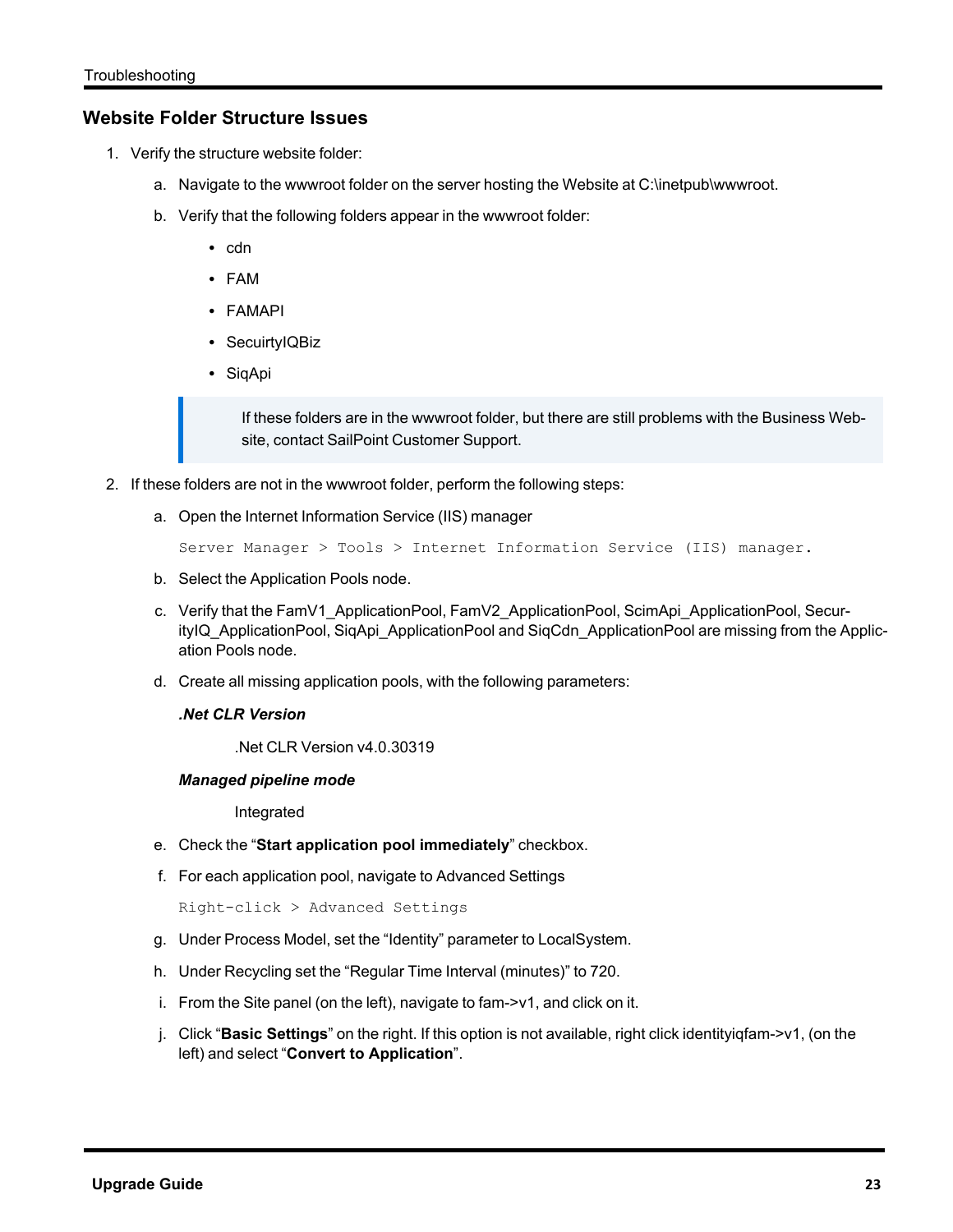- k. On the newly opened screen
	- <sup>l</sup> Click **Select**
	- Select the FamV1\_ApplicationPool you created earlier
	- **Click OK** twice.
- l. Double click "**Authentication**".
- m. Enable "Windows Authentication" and disable all other authentication methods.
- 3. Repeat the steps under #2 for the following :
	- IdentityIQFAM->v2
	- SiqApi
	- SecurityIQBiz
	- FAMAPI sites and application pools.
- <span id="page-24-0"></span>4. Reset the IIS using the iisreset command.

### **Suspended due to Database Upgrade Error**

#### *Stage*

Prerequisite - Unique Hash Stage 1

#### *Error Information*

Suspended due to Database upgrade error

"Prerequisite - Unique Hash Stage 1" is in status **failed**



#### *Suggested solution*

Make sure you have deployed E-Fix SIQETN-2945 (Isilon Unique Hash Revert Fix for 8.1 SP3) . The scripts for this fix can be found in the upgrade folder.

### <span id="page-24-1"></span>**Upgrade Checklist**

Use the following checklist to verify all steps were completed in the upgrade of File Access Manager.

| Category    | <b>Description</b>                                                                | <b>Comments</b>                                                               |
|-------------|-----------------------------------------------------------------------------------|-------------------------------------------------------------------------------|
| Pre-Upgrade | <b>Current File Access Man-</b><br>ager version is at least 8.1<br>Service Pack 3 | Only File Access Manager versions 8.1 SP3 & 8.1<br>SP4 can be upgraded to 8.2 |
| Pre-Upgrade | Microsoft NET version                                                             | This is required on servers running FAM services.                             |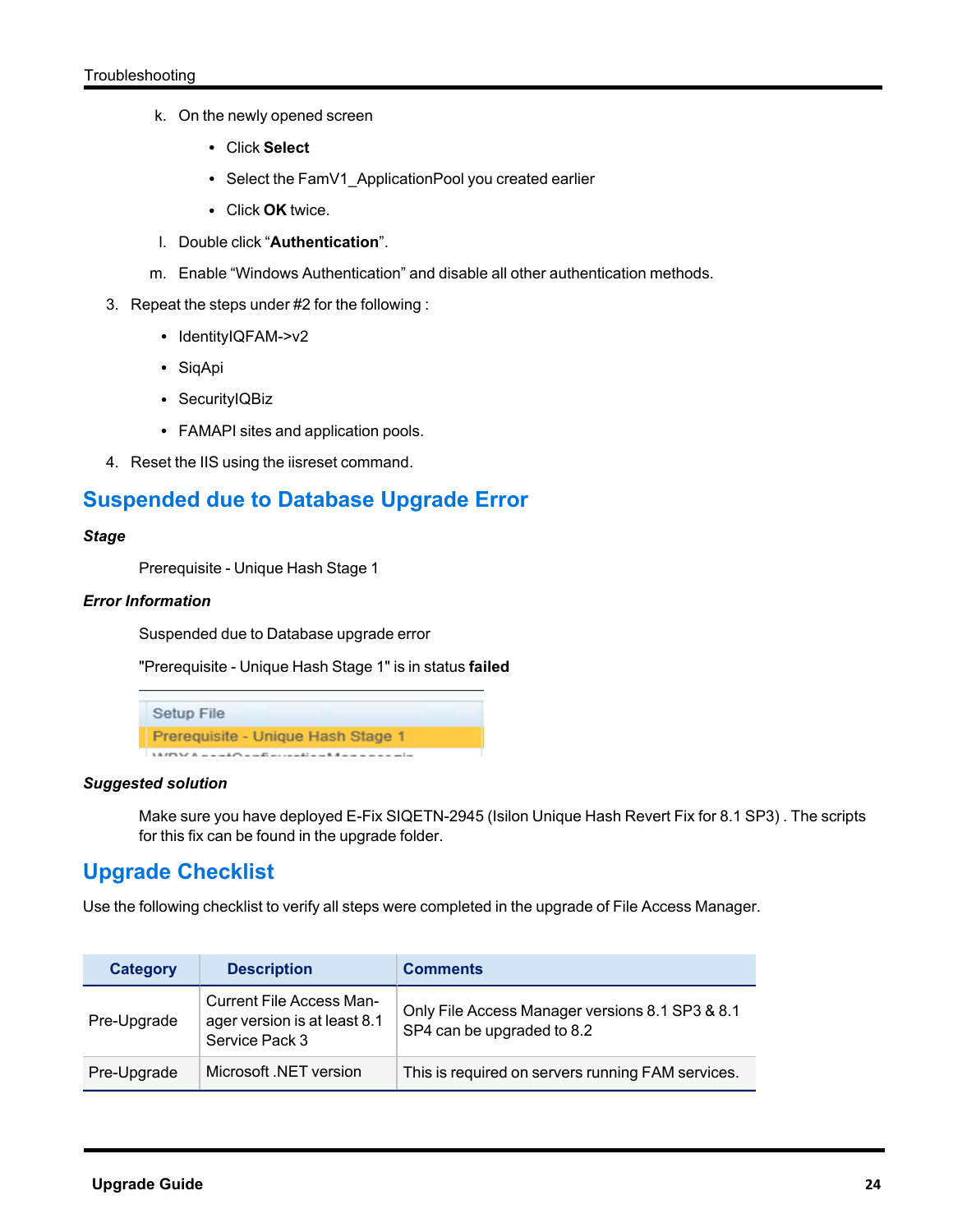#### Troubleshooting

| <b>Category</b> | <b>Description</b>                                                                                                                                                                                                        | <b>Comments</b>                                                                                                                                                                                     |
|-----------------|---------------------------------------------------------------------------------------------------------------------------------------------------------------------------------------------------------------------------|-----------------------------------------------------------------------------------------------------------------------------------------------------------------------------------------------------|
|                 | 4.7.2 is installed                                                                                                                                                                                                        |                                                                                                                                                                                                     |
| Pre-Upgrade     | "New Unique Path Hash<br>Calculation" task is com-<br>pleted successfully in the<br>customer environment                                                                                                                  |                                                                                                                                                                                                     |
| Pre-Upgrade     | Mandatory pre-requisite<br>(SIQETN-2945) is applied.                                                                                                                                                                      | <b>SIQETN-2945 Documentation</b>                                                                                                                                                                    |
| Pre-Upgrade     | .NET Core 3.1.X is<br>installed on all servers run-<br>ning File Access Manager<br>services (Core servers, col-<br>lectors, BAMs including<br>WFS)                                                                        | https://dotnet.microsoft.com/download/dotnet/3.1                                                                                                                                                    |
| Pre-Upgrade     | Verify Unique path hash<br>calculation completion.<br>Refer to the link in the com-<br>ments section.<br>This verification script<br>should return one of the<br>SUCCESS messages.                                        | FAM KB Article: 8.2 Prerequisite Database Scripts                                                                                                                                                   |
| Pre-Upgrade     | HTTP/2 communication.<br>Ensure that all the servers<br>on which File Access Man-<br>ager services are running<br>support HTTP/2 protocol.                                                                                | By default most of the servers hosting FAM ser-<br>vices would support this.                                                                                                                        |
| Pre-Upgrade     | <b>Load Balancer for File</b><br>Access Manager services.<br>If the File Access Manager<br>environment has a load bal-<br>ancer in front of<br>ACM/EM/UI services,<br>ensure that the load bal-<br>ancer supports HTTP/2. | If HTTP/2 is not enabled, the services tend to drop<br>the connection to HTTP/1.1 which will cause com-<br>munication problems.                                                                     |
| Upgrade         | Load the 8.2 upgrade pack-<br>age and start the install.                                                                                                                                                                  | Refer to the upgrade guide for expected behavior.                                                                                                                                                   |
| Upgrade         | Order in which the upgrad-<br>able items are executed:<br>Database scripts<br>WatchDog services                                                                                                                           | The 8.2 Upgrade halts upgrading other<br>services until all the WatchDog services<br>are upgraded. Make sure all the<br>WatchDog services are on version<br>8.2.0.0. You can run the below query to |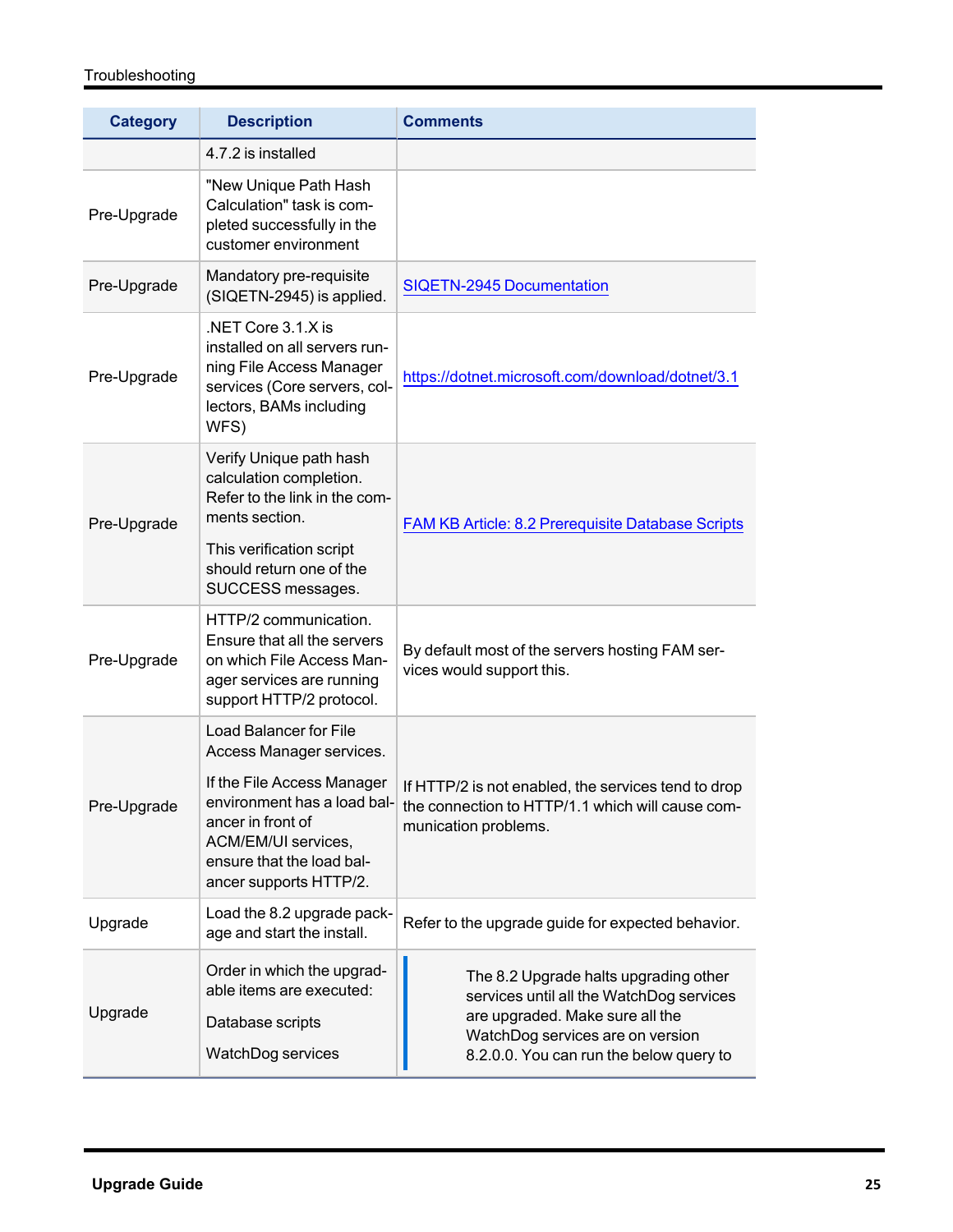#### Troubleshooting

| <b>Category</b> | <b>Description</b>                                                                                                                     | <b>Comments</b>                                                                                                                                                 |
|-----------------|----------------------------------------------------------------------------------------------------------------------------------------|-----------------------------------------------------------------------------------------------------------------------------------------------------------------|
|                 |                                                                                                                                        | get the list of WD services and their cur-<br>rent versions. If there are any rogue serv-<br>ers on which the WatchDog service is<br>present, get rid off them. |
|                 | Core services                                                                                                                          | SELECT a.version,*                                                                                                                                              |
|                 | <b>Collectors &amp; BAMs</b>                                                                                                           | from [whiteops].[installed_service] a                                                                                                                           |
|                 |                                                                                                                                        | inner join [whiteops].[install_service] b                                                                                                                       |
|                 |                                                                                                                                        | on a.install_service_id = b.id                                                                                                                                  |
|                 |                                                                                                                                        | where b.static_group_enum_id = 100 and<br>installed server id is not null                                                                                       |
| Upgrade         | If any of the services in the<br><b>Upgrades &amp; Patches</b><br>screen seems to be halted<br>for a long time, do the fol-<br>lowing. |                                                                                                                                                                 |
|                 | 1. WatchDog service is on<br>version $8.2.0.0$                                                                                         |                                                                                                                                                                 |
|                 | 2. WatchDog service is run-<br>ning.                                                                                                   |                                                                                                                                                                 |
|                 | 3. WatchDog service<br>doesn't have any com-<br>munication errors with the<br>ACM service.                                             |                                                                                                                                                                 |
|                 | 4. If need be, restart the<br>WatchDog service. This<br>should pick the upgrade for<br>other services running on<br>the server.        |                                                                                                                                                                 |

## <span id="page-26-0"></span>**Signature is Not Valid Error**

Problem: During the package upgrade step, you receive a warning with the message:

Loading the package failed due to the following error: Signature is not valid.

The problem is likely that the machine hosting the User Interface service does not have the necessary Root Certificate (or is missing part of the Certification Chains leading up to the root) to validate the signature of the upgrade package.

Suggested solution: